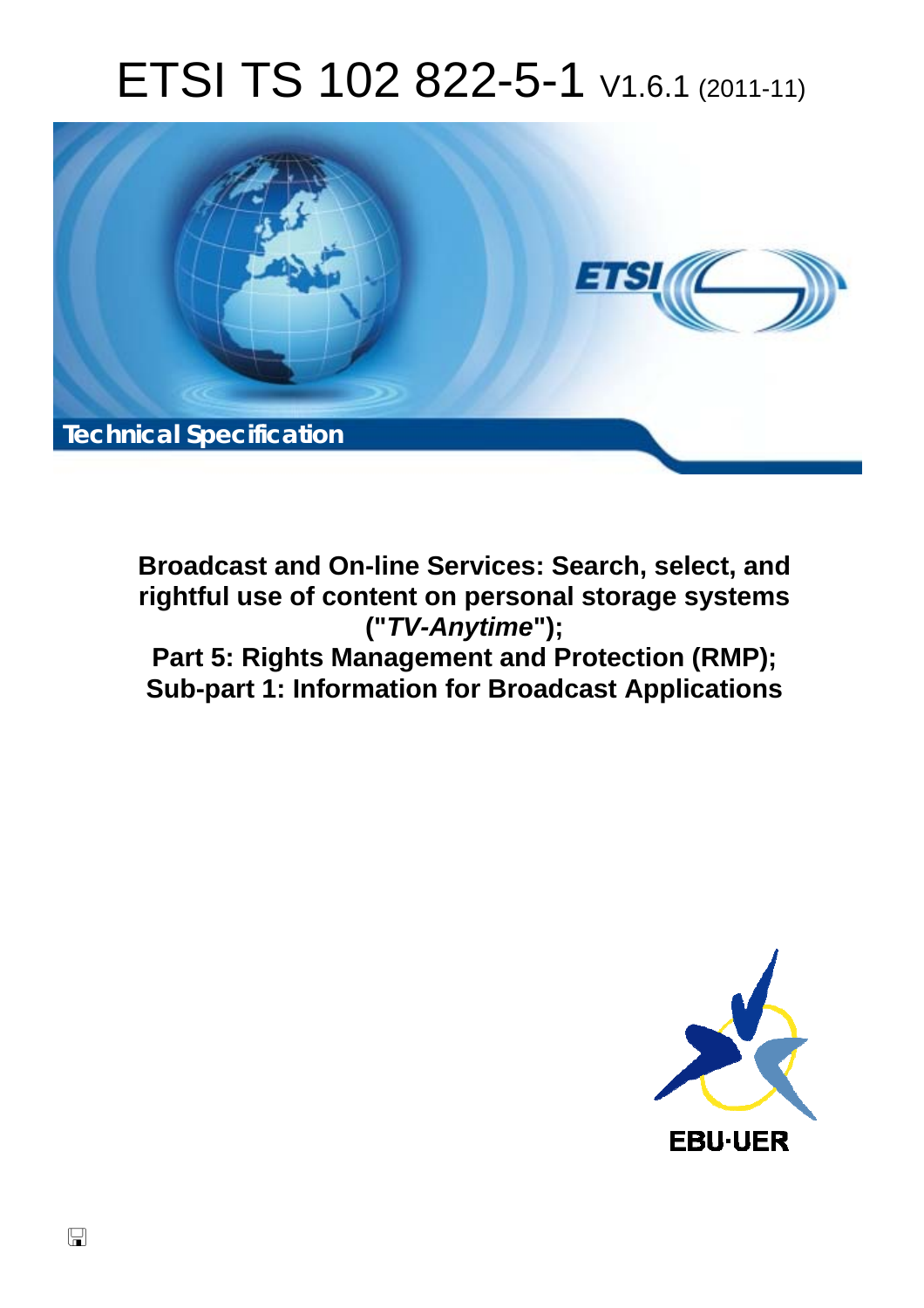Reference

RTS/JTC-TVA-60-05-01

Keywords broadcasting, content, system, TV, video

#### *ETSI*

#### 650 Route des Lucioles F-06921 Sophia Antipolis Cedex - FRANCE

Tel.: +33 4 92 94 42 00 Fax: +33 4 93 65 47 16

Siret N° 348 623 562 00017 - NAF 742 C Association à but non lucratif enregistrée à la Sous-Préfecture de Grasse (06) N° 7803/88

#### *Important notice*

Individual copies of the present document can be downloaded from: [http://www.etsi.org](http://www.etsi.org/)

The present document may be made available in more than one electronic version or in print. In any case of existing or perceived difference in contents between such versions, the reference version is the Portable Document Format (PDF). In case of dispute, the reference shall be the printing on ETSI printers of the PDF version kept on a specific network drive within ETSI Secretariat.

Users of the present document should be aware that the document may be subject to revision or change of status. Information on the current status of this and other ETSI documents is available at <http://portal.etsi.org/tb/status/status.asp>

If you find errors in the present document, please send your comment to one of the following services: [http://portal.etsi.org/chaircor/ETSI\\_support.asp](http://portal.etsi.org/chaircor/ETSI_support.asp)

#### *Copyright Notification*

No part may be reproduced except as authorized by written permission. The copyright and the foregoing restriction extend to reproduction in all media.

> © European Telecommunications Standards Institute 2011. © European Broadcasting Union 2011. All rights reserved.

**DECT**TM, **PLUGTESTS**TM, **UMTS**TM and the ETSI logo are Trade Marks of ETSI registered for the benefit of its Members. **3GPP**TM and **LTE**™ are Trade Marks of ETSI registered for the benefit of its Members and of the 3GPP Organizational Partners. **GSM**® and the GSM logo are Trade Marks registered and owned by the GSM Association.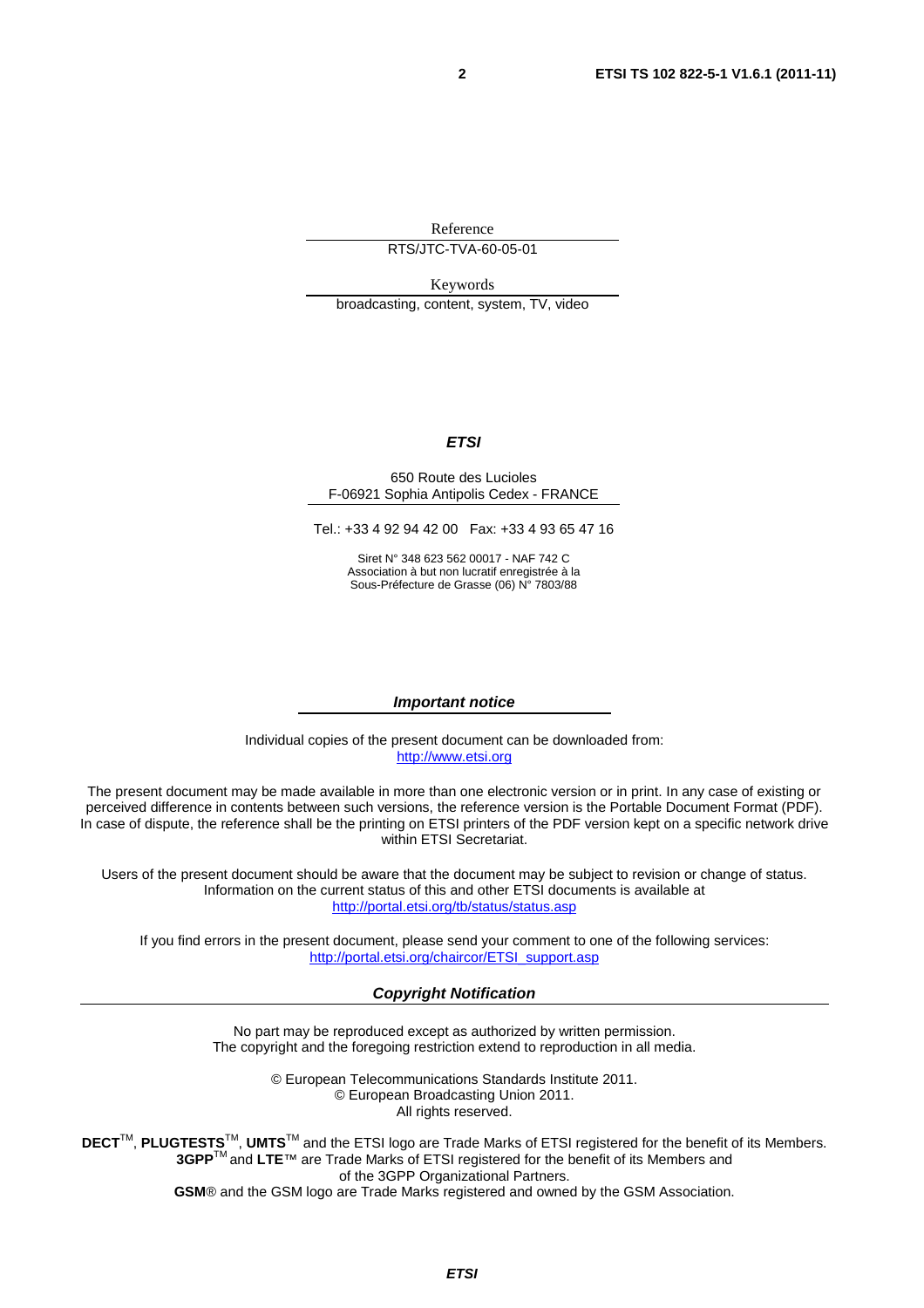## Contents

| 1                                    |                               |  |  |
|--------------------------------------|-------------------------------|--|--|
| 2<br>2.1<br>2.2.                     |                               |  |  |
| 3<br>3.1<br>3.2                      |                               |  |  |
| 4<br>4.1<br>4.2<br>4.3               |                               |  |  |
| 5<br>5.1<br>5.2<br>5.3<br>5.4        |                               |  |  |
| 6<br>6.1<br>6.2<br>6.3<br>6.4<br>6.5 |                               |  |  |
| 7                                    |                               |  |  |
|                                      | <b>Annex A (informative):</b> |  |  |
| A.1<br>A.2                           |                               |  |  |
|                                      | <b>Annex B</b> (informative): |  |  |
|                                      | <b>Annex C</b> (informative): |  |  |
|                                      |                               |  |  |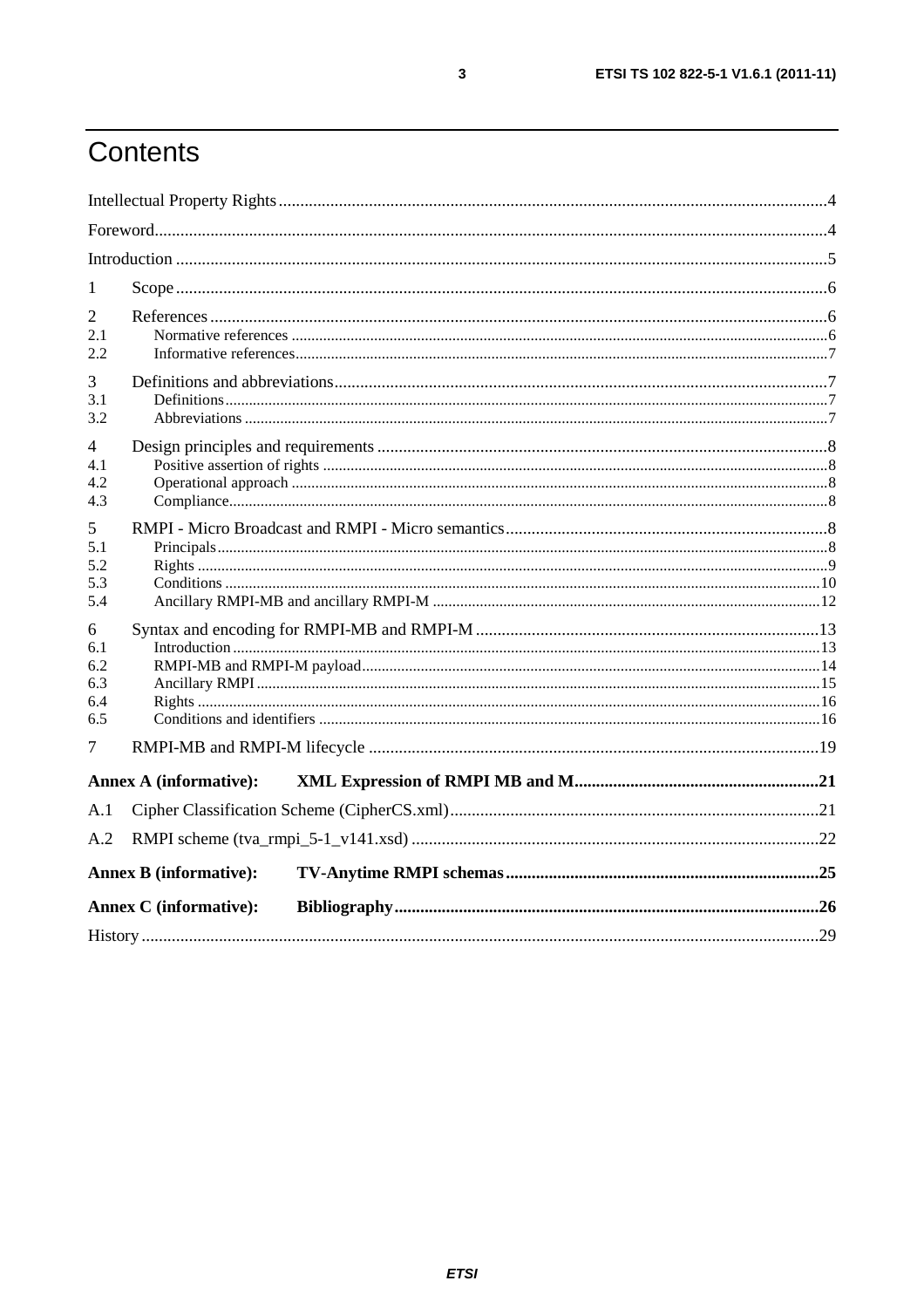IPRs essential or potentially essential to the present document may have been declared to ETSI. The information pertaining to these essential IPRs, if any, is publicly available for **ETSI members and non-members**, and can be found in ETSI SR 000 314: *"Intellectual Property Rights (IPRs); Essential, or potentially Essential, IPRs notified to ETSI in respect of ETSI standards"*, which is available from the ETSI Secretariat. Latest updates are available on the ETSI Web server [\(http://ipr.etsi.org](http://webapp.etsi.org/IPR/home.asp)).

Pursuant to the ETSI IPR Policy, no investigation, including IPR searches, has been carried out by ETSI. No guarantee can be given as to the existence of other IPRs not referenced in ETSI SR 000 314 (or the updates on the ETSI Web server) which are, or may be, or may become, essential to the present document.

### Foreword

This Technical Specification (TS) has been produced by Joint Technical Committee (JTC) Broadcast of the European Broadcasting Union (EBU), Comité Européen de Normalisation ELECtrotechnique (CENELEC) and the European Telecommunications Standards Institute (ETSI).

NOTE: The EBU/ETSI JTC Broadcast was established in 1990 to co-ordinate the drafting of standards in the specific field of broadcasting and related fields. Since 1995 the JTC Broadcast became a tripartite body by including in the Memorandum of Understanding also CENELEC, which is responsible for the standardization of radio and television receivers. The EBU is a professional association of broadcasting organizations whose work includes the co-ordination of its members' activities in the technical, legal, programme-making and programme-exchange domains. The EBU has active members in about 60 countries in the European broadcasting area; its headquarters is in Geneva.

European Broadcasting Union CH-1218 GRAND SACONNEX (Geneva) Switzerland Tel: +41 22 717 21 11 Fax: +41 22 717 24 81

The present document is part 5, sub-part 1, of a multi-part deliverable covering Broadcast and On-line Services: Search, select, and rightful use of content on personal storage systems ("*TV-Anytime*"), as identified below:

- Part 1: "Benchmark Features";
- Part 2: "Phase 1 System description";
- Part 3: "Metadata";
- Part 4: "Phase 1 Content referencing":
- **Part 5: "Rights Management and Protection (RMP)":**

**Sub-part 1: "Information for Broadcast Applications";** 

Sub-part 2: "RMPI binding";

- Part 6: "Delivery of metadata over a bi-directional network";
- Part 7: "Bi-directional metadata delivery protection";
- Part 8: "Phase 2 Interchange Data Format";
- Part 9: "Phase 2 Remote Programming".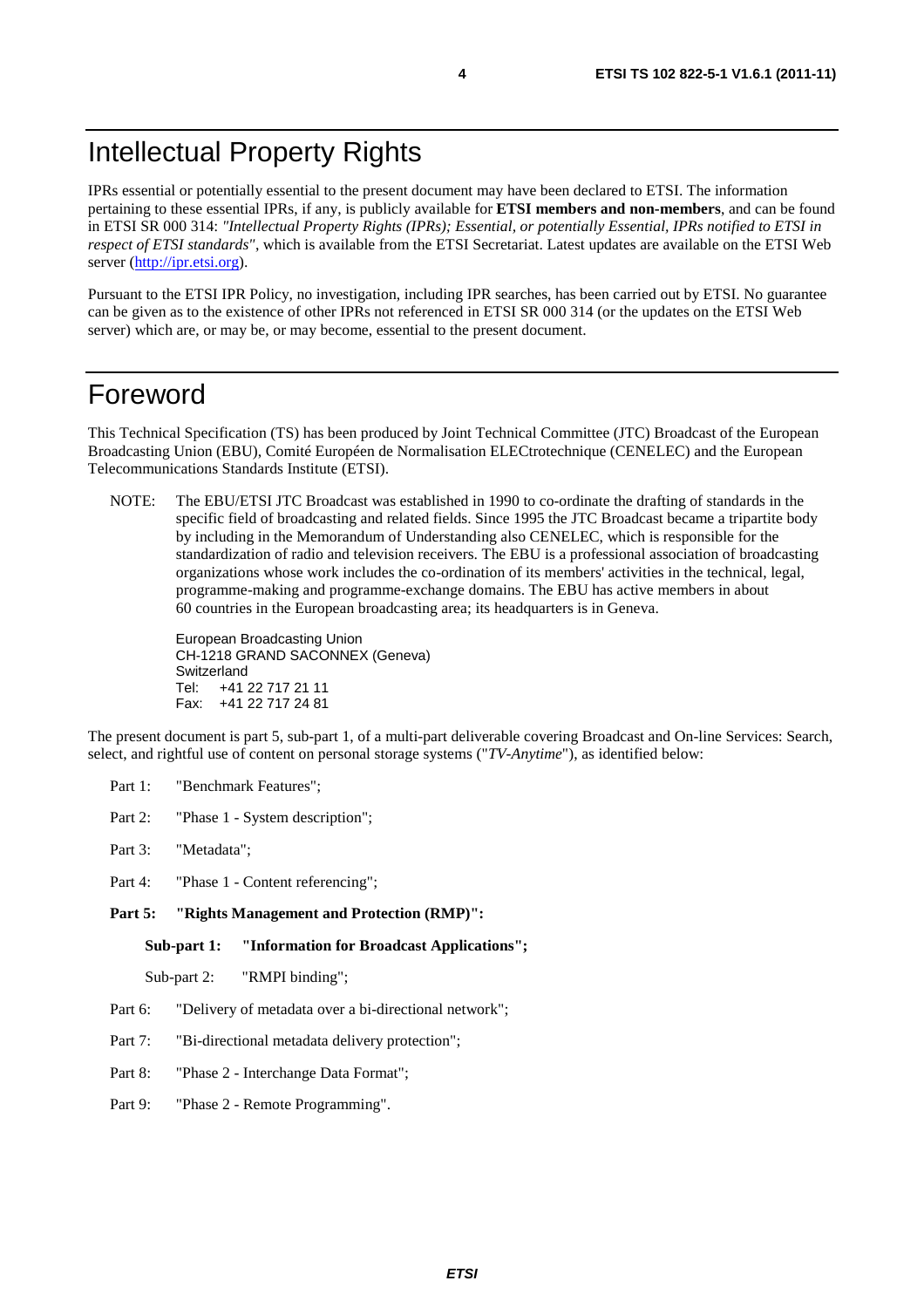## Introduction

The present document is based on a submission by the *TV-Anytime* forum [\(http://www.tv-anytime.org](http://www.tv-anytime.org/)).

The present document specifies the minimum set of usage rules and conditions required to enable protection of broadcast digital television content within a TVA Rights Management and Protection (RMP) compliant domain. When associated with a broadcast signal, RMP Information (RMPI) for Broadcast Applications is called RMPI-Micro Broadcast (RMPI-MB). When associated with content present in a TVA RMP compliant domain (post broadcast/acquisition) it is called RMPI-Micro (RMPI-M).

RMPI for Broadcast Applications can be used in conjunction with both free-to-air broadcasts and broadcasts protected by CA or DRM systems.



**Figure 1: RMPI in the broadcast environment** 

In figure 1, transfer of content from one RMP domain to another is not regulated by the RMPI-M/MB but the use of this content is.

*"TV-Anytime"* (TVA) is a synchronized set of specifications established by the *TV-Anytime* Forum. TVA features enable the search, selection, acquisition and rightful use of content on local and/or remote personal storage systems from both broadcast and online services.

TS 102 822-1 [1] and TS 102 822-2 [2] set the context and system architecture in which the standards for Metadata, Content referencing, Bi-directional metadata and Metadata protection are to be implemented in the *TV-Anytime* environment. TS 102 822-1 [1] provides benchmark business models against which the *TV-Anytime* system architecture is evaluated to ensure that the specification enable key business applications. TS 102 822-2 [2] presents the *TV-Anytime* System Architecture. These two documents are placed ahead of the others for their obvious introductory value. Note that these first two documents are largely informative, while the remainder of the series is normative.

The features are supported and enabled by the specifications for Metadata (TS 102 822-3 [3]), Content Referencing (TS 102 822-4 [4]), Rights Management (the present document and TS 102 822-5-2 [5]), Bi-directional Metadata Delivery (TS 102 822-6 [6]) and Protection (TS 102 822-7 [7]), Interchange Data Format (TS 102 822-8 [8]) and Remote Programming (TS 102 822-9 [9]). The present document is to be used by manufacturers, service providers and content providers for the implementation of the Phase 1 features of the *TV-Anytime* specifications.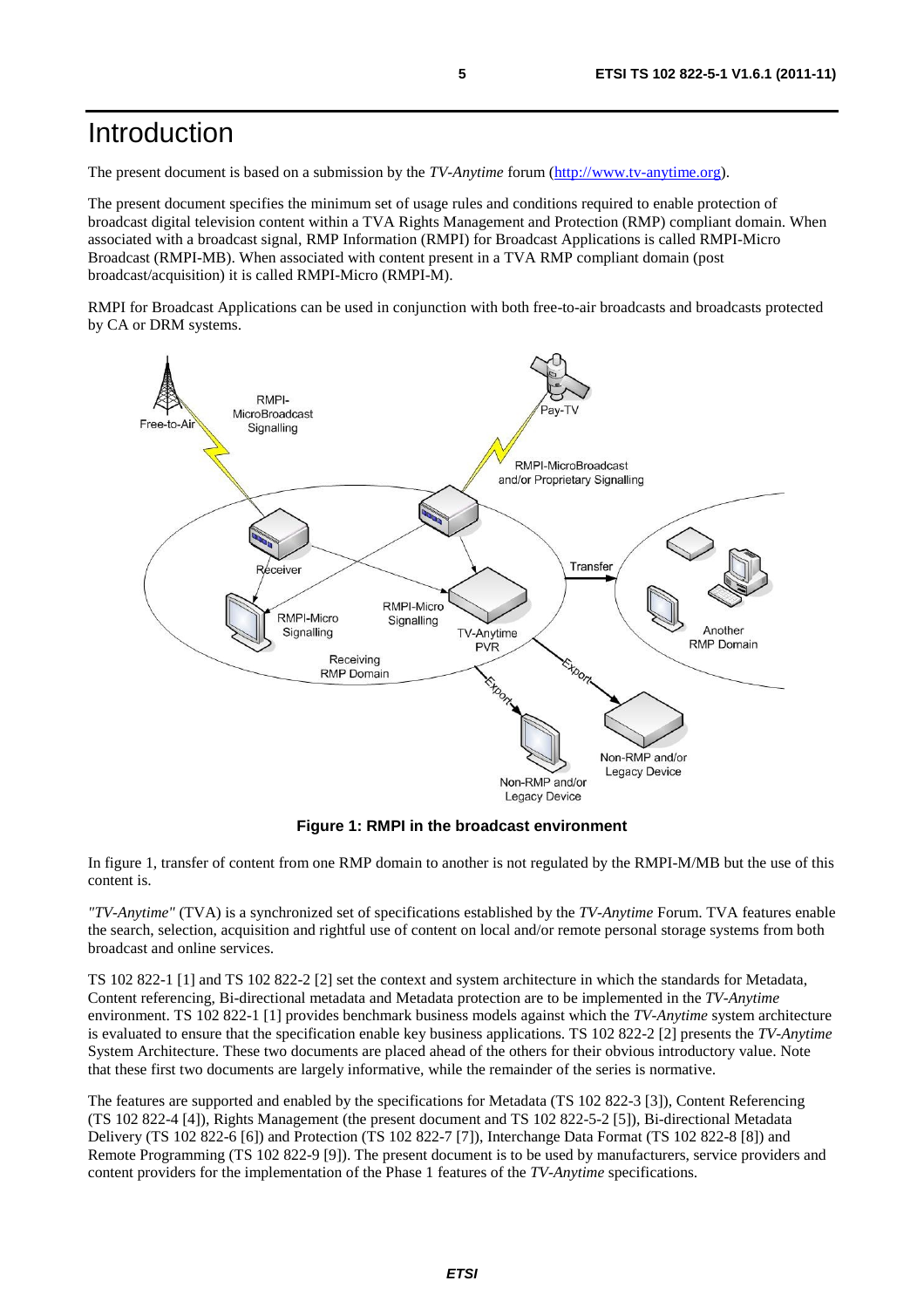### 1 Scope

The present document addresses RMPI for Broadcast Applications, made up of RMPI-Micro Broadcast and RMPI-Micro. The present document is a component of the TV-Anytime Rights Management and Protection system suite of specifications.

The present document provides the semantics, syntax and encoding for the usage rights, controls and permissions to be conveyed in RMPI-MB and RMPI-M.

## 2 References

References are either specific (identified by date of publication and/or edition number or version number) or non-specific. For specific references, only the cited version applies. For non-specific references, the latest version of the reference document (including any amendments) applies.

Referenced documents which are not found to be publicly available in the expected location might be found at [http://docbox.etsi.org/Reference.](http://docbox.etsi.org/Reference)

NOTE: While any hyperlinks included in this clause were valid at the time of publication, ETSI cannot guarantee their long term validity.

### 2.1 Normative references

The following referenced documents are necessary for the application of the present document.

[1] ETSI TS 102 822-1: "Broadcast and On-line Services: Search, select, and rightful use of content on personal storage systems ("TV-Anytime"); Part 1: Benchmark Features". [2] ETSI TS 102 822-2: "Broadcast and On-line Services: Search, select, and rightful use of content on personal storage systems ("TV-Anytime"); Part 2: Phase 1 - System description". [3] ETSI TS 102 822-3 (all sub-parts): "Broadcast and On-line Services: Search, select, and rightful use of content on personal storage systems ("TV-Anytime"); Part 3: Metadata". [4] ETSI TS 102 822-4: "Broadcast and On-line Services: Search, select, and rightful use of content on personal storage systems ("TV-Anytime"); Part 4: Content referencing". [5] ETSI TS 102 822-5-2: "Broadcast and On-line Services: Search, select, and rightful use of content on personal storage systems ("TV-Anytime"); Part 5: Rights Management and Protection (RMP); Sub-part 2: RMPI binding". [6] ETSI TS 102 822-6 (all sub-parts): "Broadcast and On-line Services: Search, select, and rightful use of content on personal storage systems ("TV-Anytime"); Part 6: Delivery of metadata over a bi-directional network". [7] ETSI TS 102 822-7: "Broadcast and On-line Services: Search, select, and rightful use of content on personal storage systems ("TV-Anytime Phase 1"); Part 7: Bi-directional metadata delivery protection". [8] ETSI TS 102 822-8: "Broadcast and On-line Services: Search, select, and rightful use of content on personal storage systems ("TV-Anytime"); Part 8: Phase 2 - Interchange Data Format". [9] ETSI TS 102 822-9: "Broadcast and On-line Services: Search, select, and rightful use of content on personal storage systems ("TV-Anytime"); Part 9: Phase 2 - Remote Programming".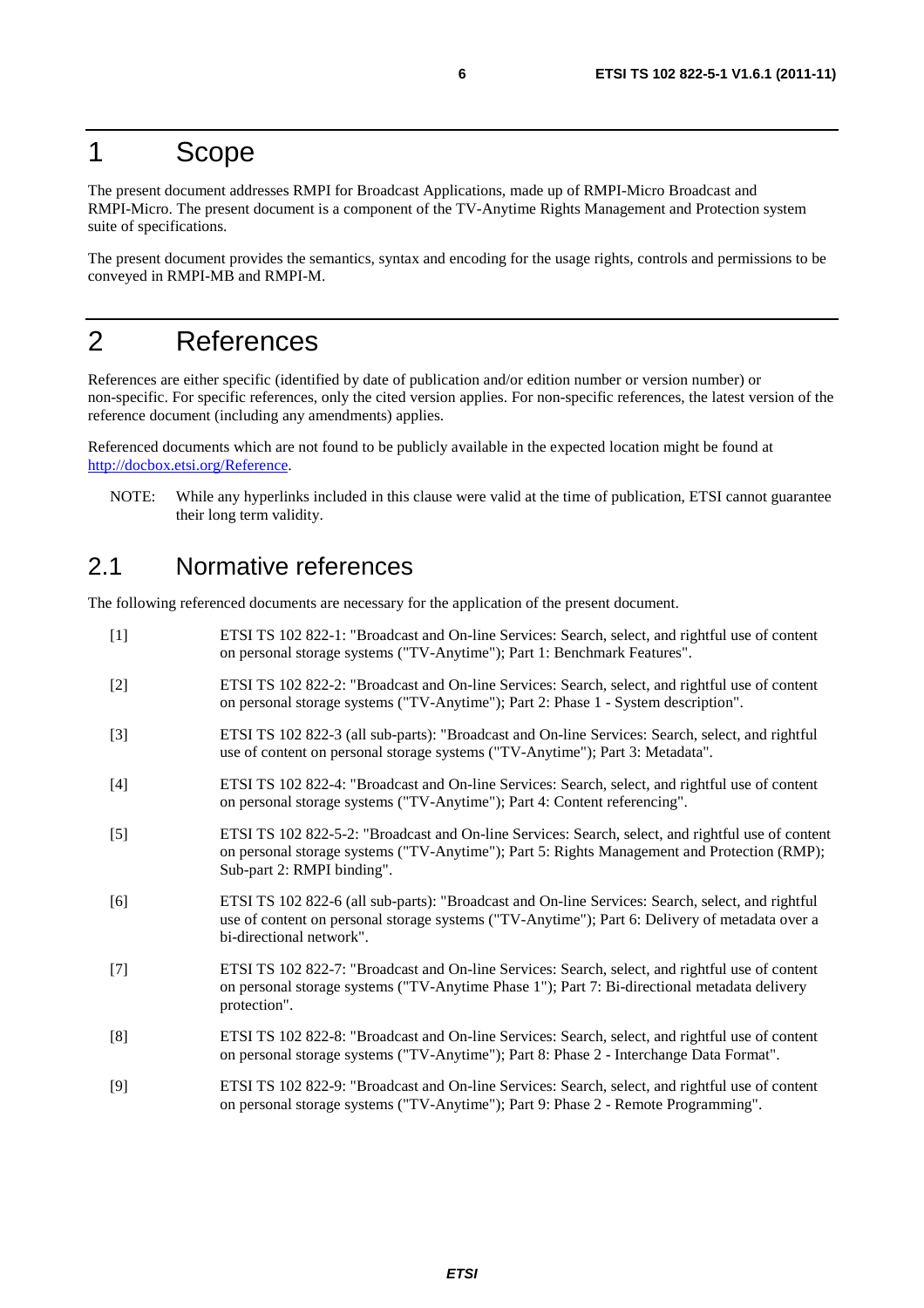### 2.2 Informative references

The following referenced documents are not necessary for the application of the present document but they assist the user with regard to a particular subject area.

Not applicable.

## 3 Definitions and abbreviations

### 3.1 Definitions

For the purposes of the present document, the following terms and definitions apply:

**compliance body:** legal entity that adopts the specification and enforces a compliance regime

**conditions:** limitations on rights

**grant:** combination of one principal, one or more rights and zero or more conditions

**principals:** entities that perform actions

**rights:** actions that can be performed using a given piece of content

**RMP-domain:** set of TVA RMP-compliant devices that are **securely bound** to each other for the purpose of exchanging protected content

NOTE: It is an instance of a principal. The rules for creating and managing domains are outside the scope of the present document.

### 3.2 Abbreviations

For the purposes of the present document, the following abbreviations apply:

| <b>AES</b>     | <b>Advanced Encryption Standard</b>                                |
|----------------|--------------------------------------------------------------------|
| bslbf          | bit string left bit first                                          |
| CA.            | <b>Conditional Access</b>                                          |
| <b>CCI</b>     | Copy Control Information                                           |
| <b>CSA</b>     | Common Scrambling Algorithm                                        |
| <b>DRM</b>     | Digital Rights Management                                          |
| <b>DVB</b>     | The Digital Video Broadcasting Project                             |
| HD             | <b>High Definition</b>                                             |
| <b>HDCP</b>    | High bandwidth Digital Content Protection system                   |
| <b>HDMI</b>    | High Definition Multimedia Interface                               |
| M <sub>2</sub> | Multi-2 encryption algorithm                                       |
| <b>RMP</b>     | <b>Rights Management and Protection</b>                            |
| <b>RMPI</b>    | <b>Rights Management and Protection Information</b>                |
| <b>RMPI-M</b>  | Rights Management and Protection Information - Micro               |
| <b>RMPI-MB</b> | Rights Management and Protection Information - Micro for Broadcast |
| SD.            | <b>Standard Definition</b>                                         |
| <b>TVA</b>     | TV-Anytime                                                         |
| uimsbf         | unsigned integer most significant bit first                        |
| <b>VCR</b>     | Video Cassette Recorder                                            |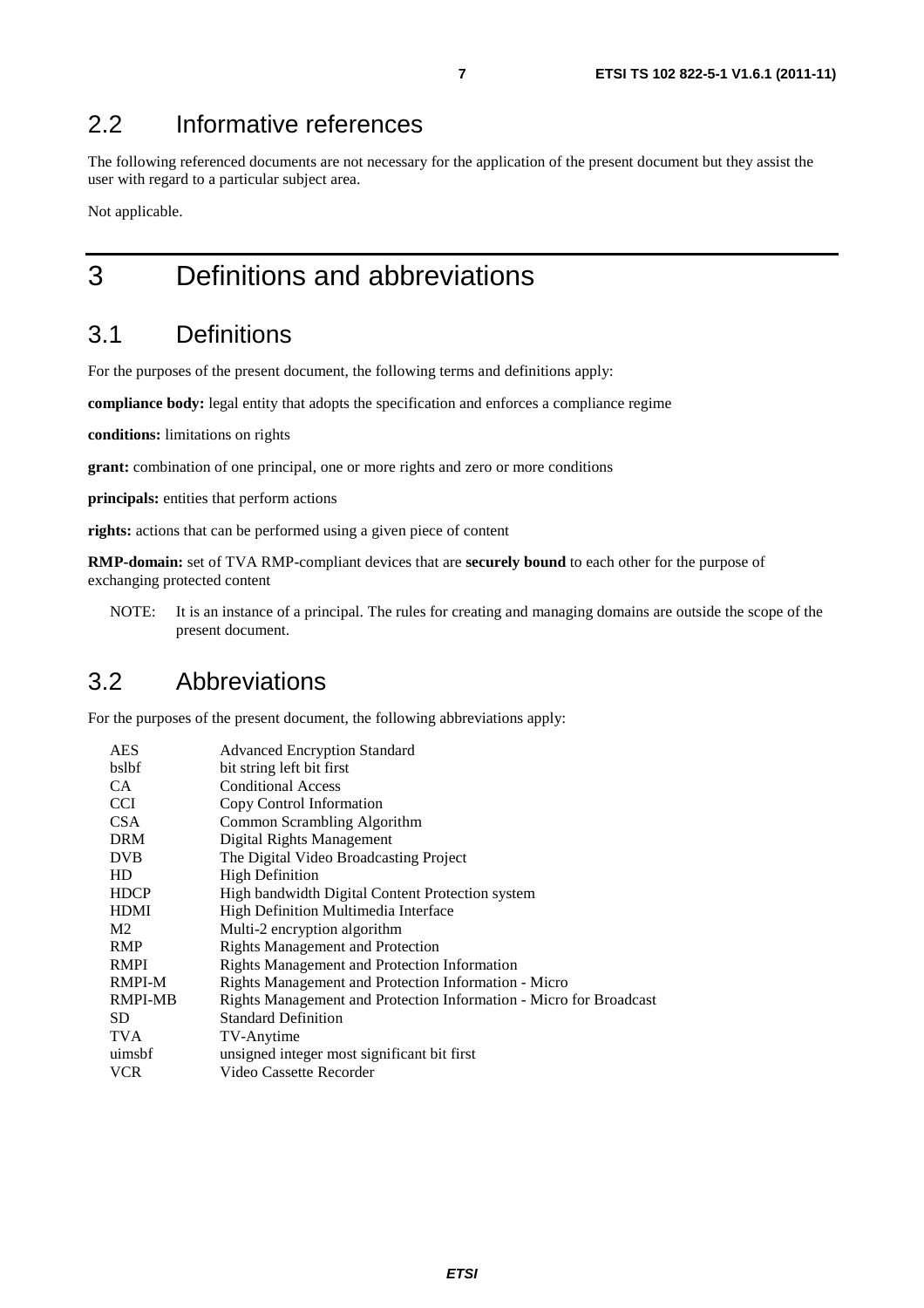## 4 Design principles and requirements

### 4.1 Positive assertion of rights

In TV-Anytime RMPI-MB rights are positively asserted and never implied. These rights are granted to the RMP System and not to a person. When a right is exercised, asserted conditions are validated. If those asserted conditions are not met then the right cannot be exercised, e.g. a user could hit pause without asking for permission, however hitting play after pause would cause the conditions to be validated and the rights to be acquired. If conditions are not asserted, then they do not constrain the rights.

## 4.2 Operational approach

The RMPI-MB and RMPI-M focus on the usage of content as opposed to the movement of content. As a consequence there is no notion of copy within the secure RMP-compliant domain as only those principals that have been granted rights to use the content are given access to the content under the conditions expressed in RMPI-MB and RMPI-M.

Usage of the content under the protection of the RMP system is explicitly defined and regulated. In the event that the broadcaster wishes to allow the content to leave the protection of the RMP system it is expressible with RMPI-MB and RMPI-M as an Export with appropriate conditions. One significant reason to permit this is to allow content to be consumed on legacy devices.

### 4.3 Compliance

TV-Anytime RMP does not mandate specific implementations or compliance and robustness rules. There are certain parameters in the specification that are left for assignment by the compliance bodies; for example geographic control, RMP domain identifier, single point of control identifier and security level. It is anticipated that compliance bodies that adopt the specification will define implementation requirements and associated compliance regimes to meet the needs of their respective environments. Compliance bodies may even choose an alternative encoding for RMPI-M or MB (e.g. XML expression given in annex A).

## 5 RMPI - Micro Broadcast and RMPI - Micro semantics

### 5.1 Principals

Table 1 gives the principals that can be used by a broadcaster when granting rights with RMPI-MB and RMPI-M.

| <b>Principal</b> | <b>Definition</b>                                                                                                                                                                                                   |
|------------------|---------------------------------------------------------------------------------------------------------------------------------------------------------------------------------------------------------------------|
| Receiving Domain | The receiving domain is the first TVA RMP-compliant domain that receives the content and<br>associated RMPI-MB via broadcast. Once the content is in the domain, the receiving domain<br>lis explicitly identified. |
| Any Domain       | Any TVA RMP-compliant domain that can respond to the usage conditions stated within<br><b>IRMPI-MB and RMPI-M.</b>                                                                                                  |

### **Table 1: Principals being used by broadcasters**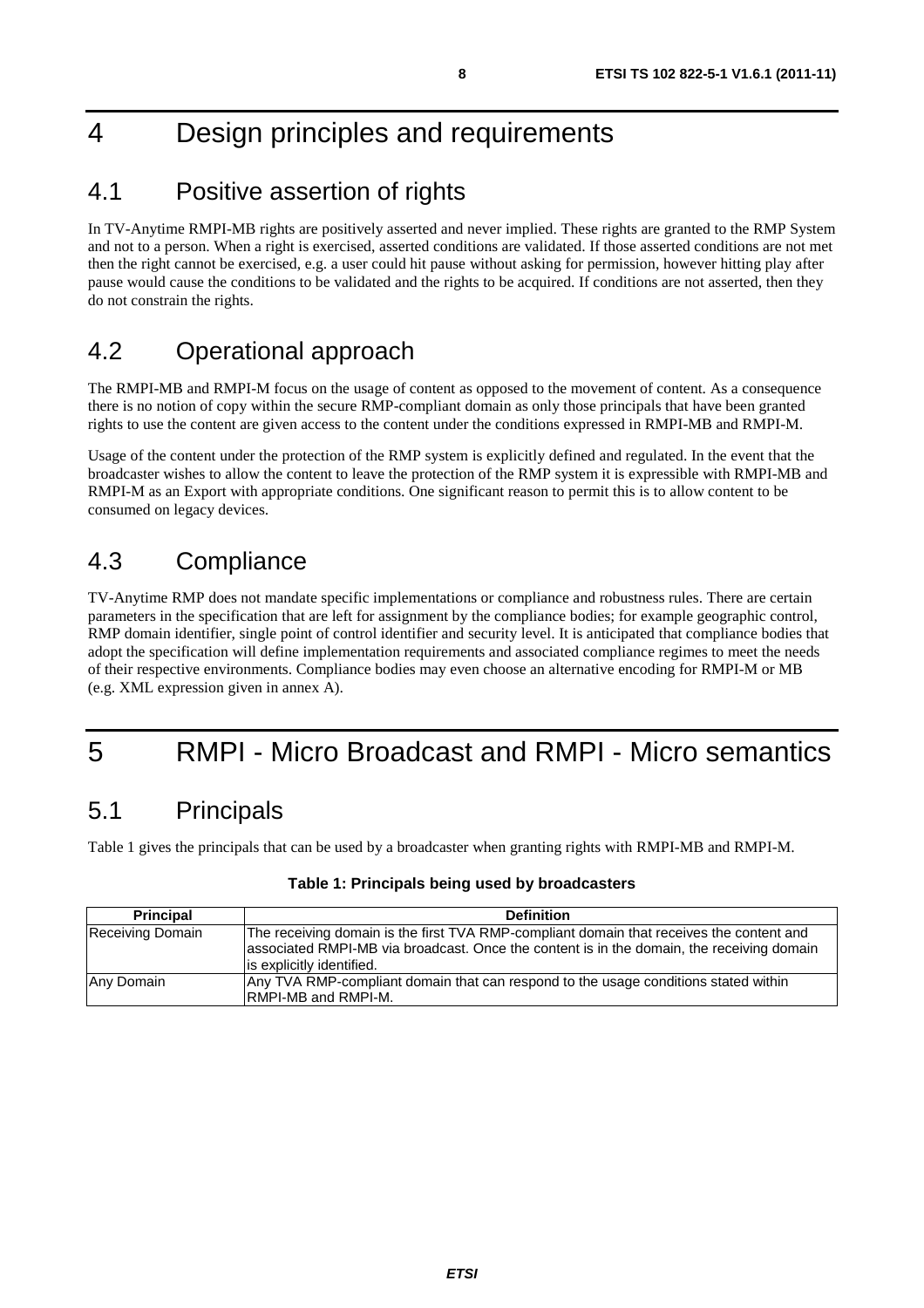## 5.2 Rights

The set of rights listed in table 2, depending on their applied conditions, can be used to enable users to access content via a range of devices under a variety of different usage models. Note that terms PLAY and EXPORT below can both be used to enable content viewing, but under different consumption environments or constraints.

### **Table 2: Rights**

| Right                      | <b>Description</b>                                                                                                   |  |  |
|----------------------------|----------------------------------------------------------------------------------------------------------------------|--|--|
| Play                       | "Play" is the right to derive a transient and directly perceivable representation of content within                  |  |  |
|                            | the TVA RMP domain (see note 1).                                                                                     |  |  |
| Analogue Export            | "Analogue export" is the right to create a user accessible analogue signal representing the                          |  |  |
|                            | content as an output, and thus outside of the TVA RMP system. An example of an analogue                              |  |  |
|                            | export would be sending the content over S-Video to a VCR or TV (see note 2).                                        |  |  |
| <b>Digital Export</b>      | "Digital Export Standard Definition" is the right to create a Standard Definition digital signal                     |  |  |
| <b>Standard Definition</b> | representing the content as an output outside of the TVA RMP system. An example of a Digital                         |  |  |
| (SD)                       | Export SD would be sending the content over a legacy digital output to a display or recorder with                    |  |  |
|                            | a standard definition digital input (see note 3).                                                                    |  |  |
| Digital Export High        | "Digital Export High Definition" is the right to create a High Definition digital signal representing                |  |  |
| Definition (HD)            | the content as an output outside of the TVA RMP system. An example of a Digital Export HD                            |  |  |
|                            | would be sending the content over a legacy digital output to a display or recorder with a high                       |  |  |
|                            | definition digital input (see notes 3 to 5).                                                                         |  |  |
| <b>Extend Rights</b>       | This right allows the RMP System to apply additional rights to the content. The absence of this                      |  |  |
|                            | right means that only the originally transmitted rights may be applied (see note 6).                                 |  |  |
|                            | NOTE 1: If the device that creates the human perceptible rendition of the content is not a TVA RMP device            |  |  |
|                            | (e.g. an analogue television set), then this right is not applicable. In that case the appropriate right is required |  |  |
|                            | (see Analogue Export, Digital Export SD and Digital Export HD).                                                      |  |  |
| NOTE 2:                    | Until such time as there are more display devices that are directly under the control of RMP systems, the            |  |  |
|                            | broadcaster is encouraged to allow analogue export with appropriate conditions or consumers will be unable           |  |  |
|                            | to use their legacy analogue systems to create a viewable version of the programme.                                  |  |  |
| NOTE 3:                    | If the consumer has digital devices outside the scope of the TVA RMP system, this right with appropriate             |  |  |
|                            | conditions must be granted for those devices to be able to receive the content.                                      |  |  |
| <b>NOTE 4:</b>             | If both the Digital Export SD and Digital Export HD rights are granted, this is known as the Digital Export Any      |  |  |
|                            | Definition Right. This means that any definition/resolution is permitted for digital export.                         |  |  |
| NOTE 5:                    | It is the compliance body that establishes which resolutions are HD and which ones are not.                          |  |  |
| NOTE 6:                    | Conditions to this right include at most one identified source for those additional rights. In the case that no      |  |  |
|                            | condition is present with the right, then the RMP System implementation is permitted to extend rights based          |  |  |
|                            | upon conditions specified by the compliance body.                                                                    |  |  |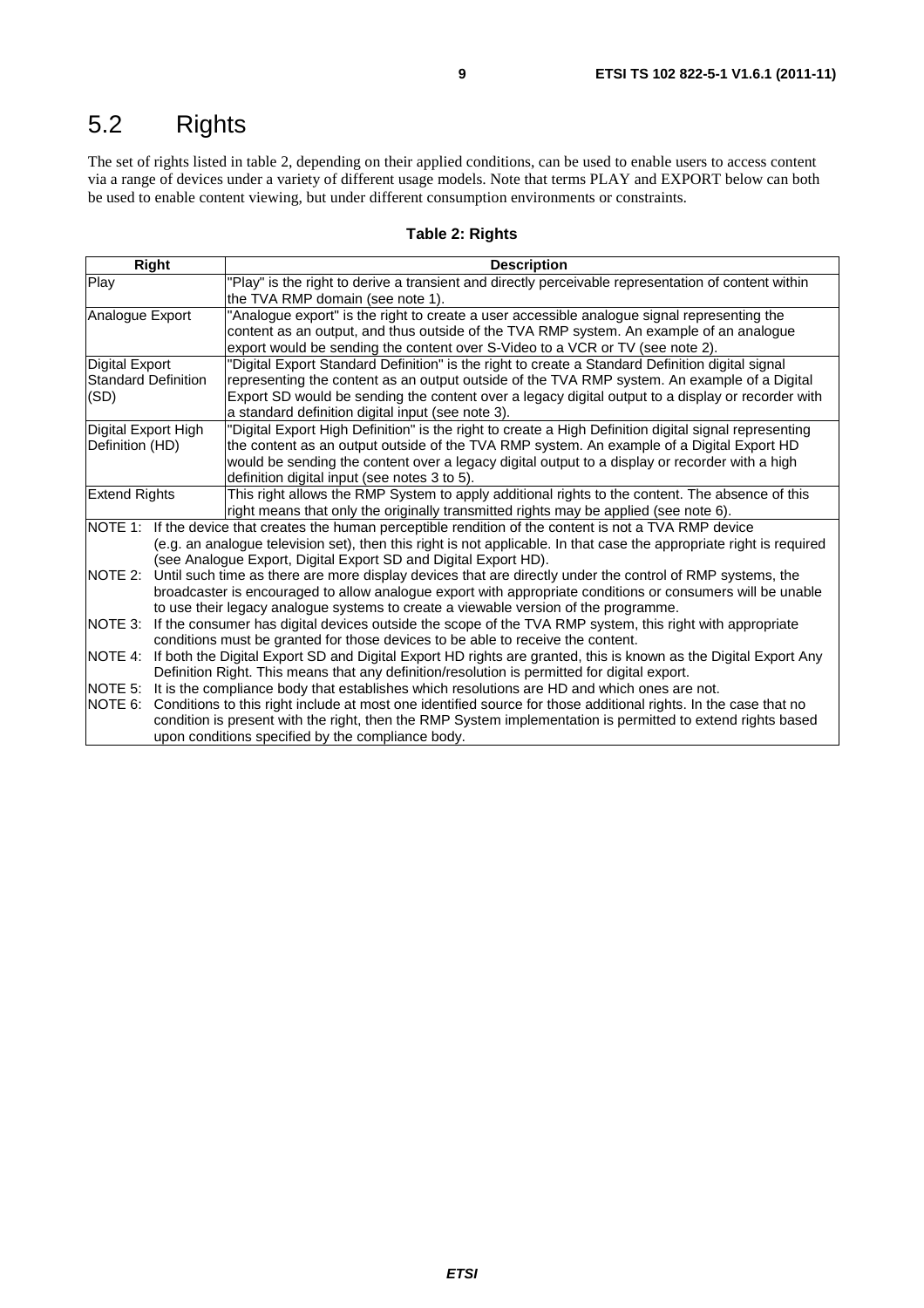## 5.3 Conditions

Table 3 gives the conditions that can be used by a broadcaster when granting rights with RMPI-MB and RMPI-M.

### **Table 3: Conditions**

| <b>Condition</b>                                             | <b>Description</b>                                                                                                                                                                                                                                                                                                                                                                                                                                                                                                                                                                                                                                                                                                                        | <b>Rights to which condition is</b><br>applicable                                                                                                                                                                   |
|--------------------------------------------------------------|-------------------------------------------------------------------------------------------------------------------------------------------------------------------------------------------------------------------------------------------------------------------------------------------------------------------------------------------------------------------------------------------------------------------------------------------------------------------------------------------------------------------------------------------------------------------------------------------------------------------------------------------------------------------------------------------------------------------------------------------|---------------------------------------------------------------------------------------------------------------------------------------------------------------------------------------------------------------------|
| <b>Geographical Control</b>                                  | This condition limits the use of a right to within<br>one or more specified territories. The granularity<br>of territoriality is to be defined by the compliance<br>body (see note 1).                                                                                                                                                                                                                                                                                                                                                                                                                                                                                                                                                    | Play, Analogue Export, Digital Export<br>SD, Digital Export HD.<br>This condition is expressed once and<br>applies to all of these rights.                                                                          |
| Single Point of Control                                      | The purpose of this condition is to allow for<br>implementation of device-bound rights within the<br>TVA RMP domain.<br>If present in the broadcast this means that the<br>broadcaster intends that once the content enters<br>the TVA RMP domain, only one RMP entity can<br>make usage decisions about the content based<br>upon the expressed RMPI-MB.<br>Upon reception a received instance of content is<br>now married to a specific RMP entity and that<br>entity can no longer be changed. The entity is<br>then characterized by its identifier.                                                                                                                                                                                 | Play, Analogue Export, Digital Export<br>SD, Digital export HD.<br>Only valid for the Receiving Domain<br>principal.<br>This condition is expressed once and<br>applies to all of these rights.                     |
| <b>Physical Proximity</b>                                    | This condition limits the use of a right to RMP<br>compliant devices within close physical proximity<br>of the receiver that first received the broadcast<br>content. Close physical proximity is provisionally<br>defined as immediate vicinity e.g. limited to the<br>home network on the same local area network<br>and is not permitted to be transmitted over a<br>wide area network.                                                                                                                                                                                                                                                                                                                                                | Play, Analogue Export, Digital Export<br>SD, Digital Export HD.<br>Only valid for the Receiving Domain<br>principal.<br>This condition is expressed once and<br>applies to all of these rights.                     |
| <b>Buffer Duration</b>                                       | This condition limits the use of a right in such a<br>way that each frame of broadcast content is used<br>only within a specified duration after that frame<br>was broadcast. For instance, if a buffer duration<br>condition of 10 minutes were applied to the right<br>to play content broadcast taking place from 8:00<br>to 9:00, the content broadcast at 8:00 would be<br>playable until 8:10, the content broadcast at 8:25<br>would be playable until 8:35, and the content<br>broadcast at 9:00 would be playable until 9:10. If<br>a buffer duration condition of 0 were applied to<br>the right to play content broadcast from 8:00 to<br>9:00, the content would be only immediately<br>viewable, with no trick play allowed. | Play, Analogue Export, Digital Export<br>SD, Digital Export HD.<br>This condition is expressed once and<br>applies to all of these rights.<br><b>Excludes Expiration Date</b><br>(see note 4)                       |
| <b>Time Window Start Date</b><br>and Time Window End<br>Date | These conditions define the window of time<br>during which the rights are granted. It is defined<br>as absolute start time and absolute expiry time.                                                                                                                                                                                                                                                                                                                                                                                                                                                                                                                                                                                      | Play, Analogue Export, Digital Export<br>SD, Digital Export HD.<br>These conditions are expressed once<br>and apply to all of these rights.<br>They do not refer to the Extend Rights.<br>Excludes Buffer Duration. |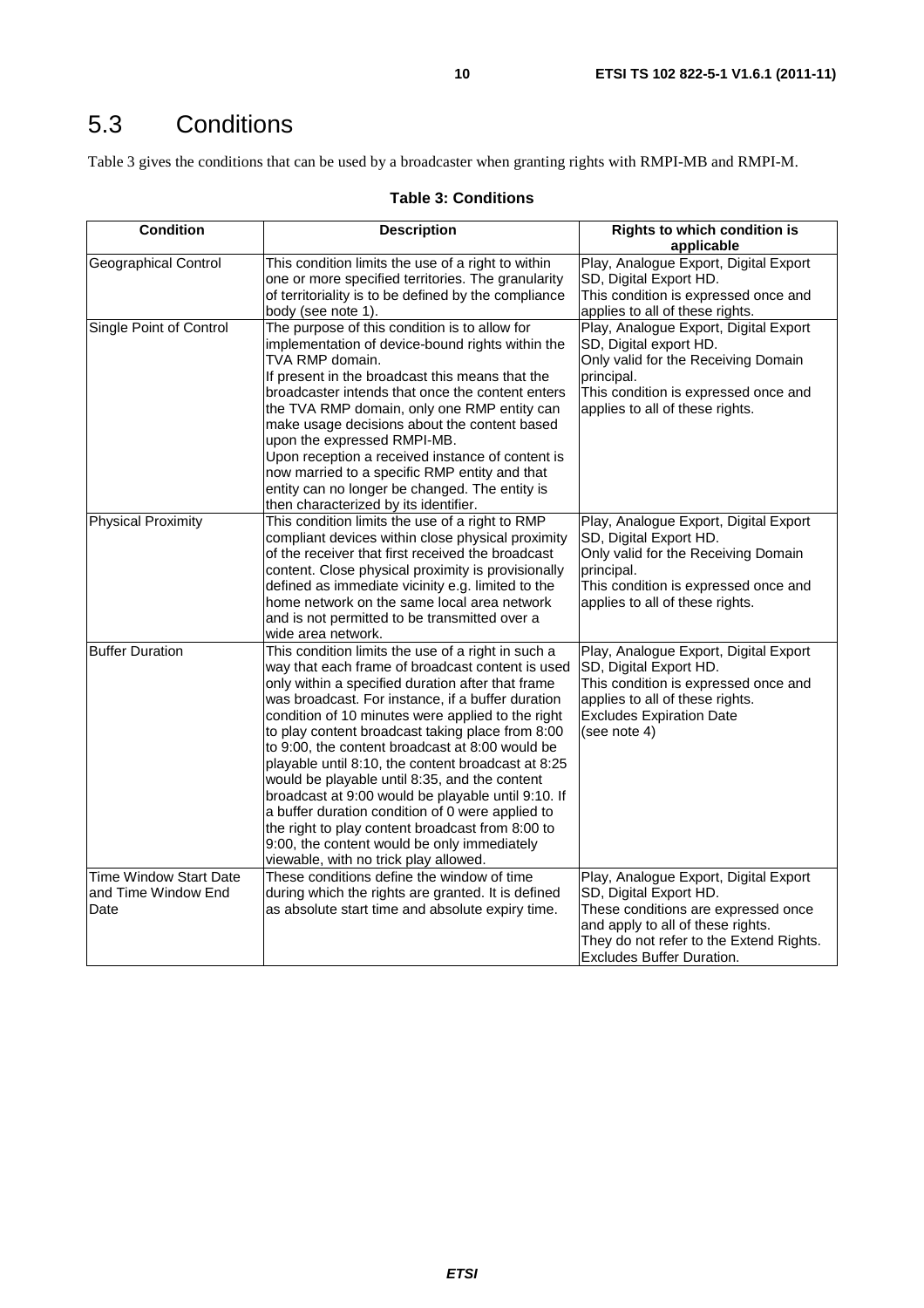| <b>Condition</b>                                            | <b>Description</b>                                                                                                                                                                                                                                                                                                                                                                                                                                                                                                                                                                                                                                                                                                                                                                                                   | <b>Rights to which condition is</b><br>applicable                                                                                                                    |
|-------------------------------------------------------------|----------------------------------------------------------------------------------------------------------------------------------------------------------------------------------------------------------------------------------------------------------------------------------------------------------------------------------------------------------------------------------------------------------------------------------------------------------------------------------------------------------------------------------------------------------------------------------------------------------------------------------------------------------------------------------------------------------------------------------------------------------------------------------------------------------------------|----------------------------------------------------------------------------------------------------------------------------------------------------------------------|
| <b>Standard Definition Digital</b><br><b>Export Control</b> | This condition forwards content management<br>rules to external content protection systems on<br>standard definition outputs whilst exercising the<br>Digital Export SD right:<br>for immediate viewing only;<br>bound to device or media for future<br>$\bullet$<br>viewing.<br>If the content is marked "for immediate viewing<br>only", then the external content protection<br>system should treat it as "do not store".<br>If the content is marked "bound to device or<br>media for future viewing", then the external<br>content protection system is instructed to permit<br>the storage of the content as long as the<br>playback of that content is in the presence of the<br>single device or media to which it was exported.<br>The content can be viewed as well as recorded<br>or stored (see note 2). | Digital Export SD.<br>This condition applies both to the Digital<br>Export Standard Definition Right and<br>the Digital Export Any Definition Right.<br>(see note 5) |
| <b>High Definition Digital</b><br><b>Export Control</b>     | This condition forwards content management<br>rules to external content protection systems on<br>high definition outputs whilst exercising the<br>Digital Export HD right:<br>for immediate viewing only;<br>bound to device or media for future<br>viewing.<br>If the content is marked "for immediate viewing<br>only", then the external content protection<br>system should treat it as "do not store".<br>If the content is marked bound to device or<br>media for future viewing, then the external<br>content protection system is instructed to permit<br>the storage of the content as long as the<br>playback of that content is in the presence of that<br>single device or media to which it was exported.<br>The content can be viewed as well as recorded<br>or stored (see note 2).                   | Digital Export HD.<br>(see note 5)                                                                                                                                   |
| Analogue Export<br>Signalling                               | This condition forwards content management<br>rules to external content protection systems:<br>for immediate viewing only;<br>$\bullet$<br>bound to device or media for future<br>viewing (includes immediate viewing).                                                                                                                                                                                                                                                                                                                                                                                                                                                                                                                                                                                              | Analogue Export.                                                                                                                                                     |
| Analogue Standard<br>Definition (SD) control                | This condition constrains the resolution of the<br>exported analogue signal. If set then Standard<br>Definition resolution only is permitted for an<br>analogue output.                                                                                                                                                                                                                                                                                                                                                                                                                                                                                                                                                                                                                                              | Analogue Export.                                                                                                                                                     |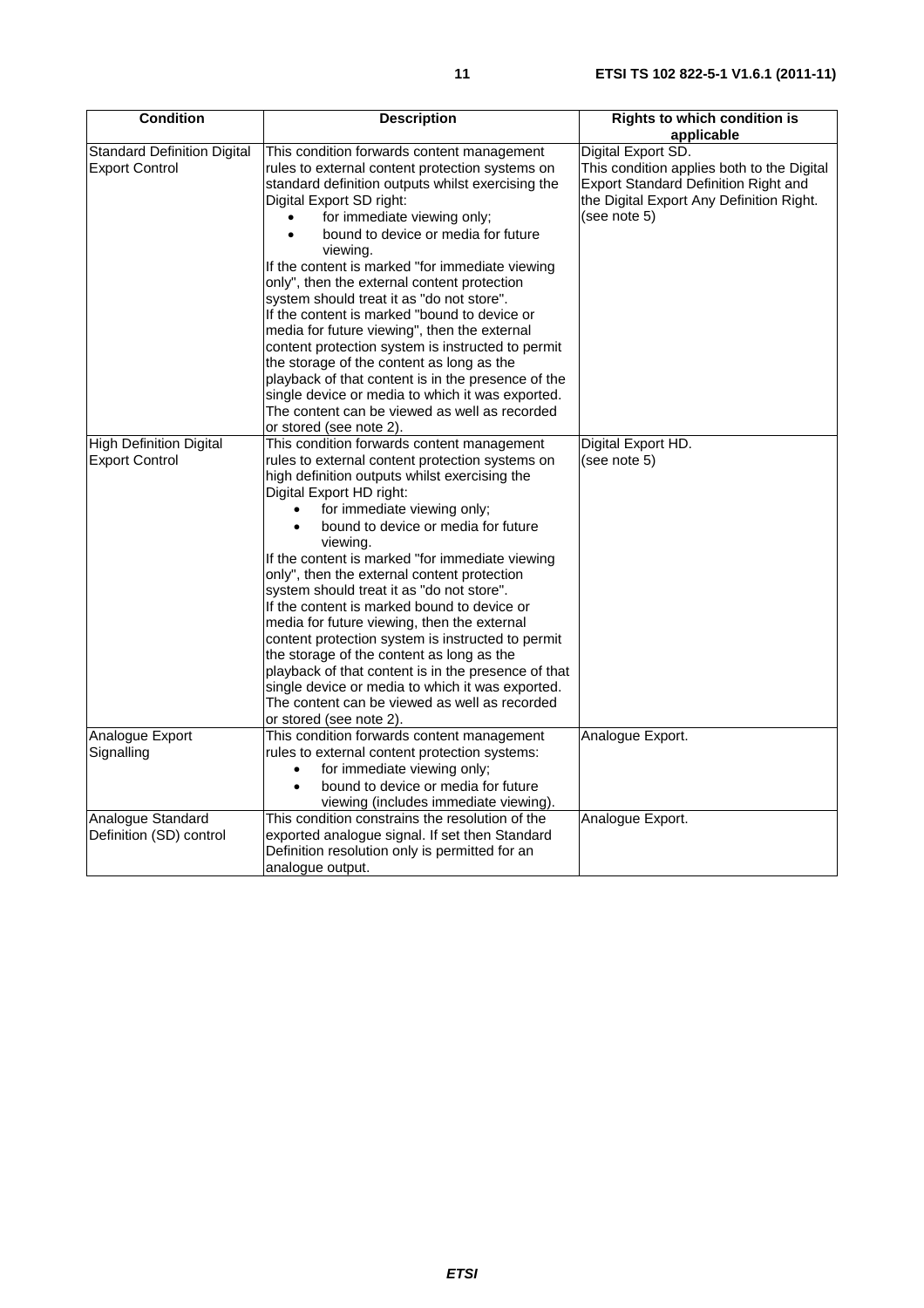| <b>Condition</b>                   | <b>Description</b>                                                                                                                                                                                                                                                                                                                                      | <b>Rights to which condition is</b><br>applicable                                                                                                                                                 |
|------------------------------------|---------------------------------------------------------------------------------------------------------------------------------------------------------------------------------------------------------------------------------------------------------------------------------------------------------------------------------------------------------|---------------------------------------------------------------------------------------------------------------------------------------------------------------------------------------------------|
| <b>Security Level</b>              | This condition constrains the execution of rights<br>based on the invoked components robustness<br>level. Security levels are to be based upon the<br>aggregate robustness of all invoked components<br>needed to exercise a right.                                                                                                                     | Play, Analogue Export, Digital Export<br>SD, Digital Export HD, Extend Rights<br>Each grant may have a specific security<br>level.                                                                |
| Simultaneous Rendering<br>Count    | This condition limits the number of simultaneous<br>Plays, Analogue Exports and Digital Exports of<br>content within a domain. For purposes of this<br>condition a Play counts as a rendering, an<br>Analogue Export counts as a rendering, a Digital<br>Export SD counts as a rendering and a Digital<br>Export HD counts as a rendering (see note 3). | Play, Analogue Export, Digital Export<br>SD, Digital Export HD<br>Only valid if principal is Receiving<br>Domain<br>This condition is being expressed once<br>and applies to all of these rights. |
| Source of additional rights        | This condition identifies the authority which may<br>assign new rights to the content.                                                                                                                                                                                                                                                                  | Extend Rights.                                                                                                                                                                                    |
| located.                           | NOTE 1: The present document assumes that devices belong to a territory regardless of where they are physically                                                                                                                                                                                                                                         |                                                                                                                                                                                                   |
| NOTE 2:                            | This expression may be used to enable HDCP on an HDMI output. CCI bits can be used to signal this<br>information as follows: copy no more for immediate viewing only, copy one generation for bound to device or<br>media for future viewing, and copy control not asserted if the condition is not present.                                            |                                                                                                                                                                                                   |
| NOTE 3:                            | It is expected that this condition will be used in conjunction with the Single Point of Control condition.<br>However there may be implementations whereby Simultaneous Rendering Count is used on its own (e.g.<br>there may be a secure simultaneous render counter service available within the domain).                                             |                                                                                                                                                                                                   |
| NOTE 4:                            | This condition is to be evaluated continually at a frequency to be defined by the compliance body or the<br>implementer, and when the condition is no longer met, the right is no longer granted.                                                                                                                                                       |                                                                                                                                                                                                   |
| NOTE 5:<br>export control is used. | If the Digital Export Any Definition Right is exercised, then the most restrictive of either SD or HD digital                                                                                                                                                                                                                                           |                                                                                                                                                                                                   |

## 5.4 Ancillary RMPI-MB and ancillary RMPI-M

Ancillary RMPI-MB and ancillary RMPI-M (table 4) do not convey usage rules or conditions, but carry further information that is required when handling the content.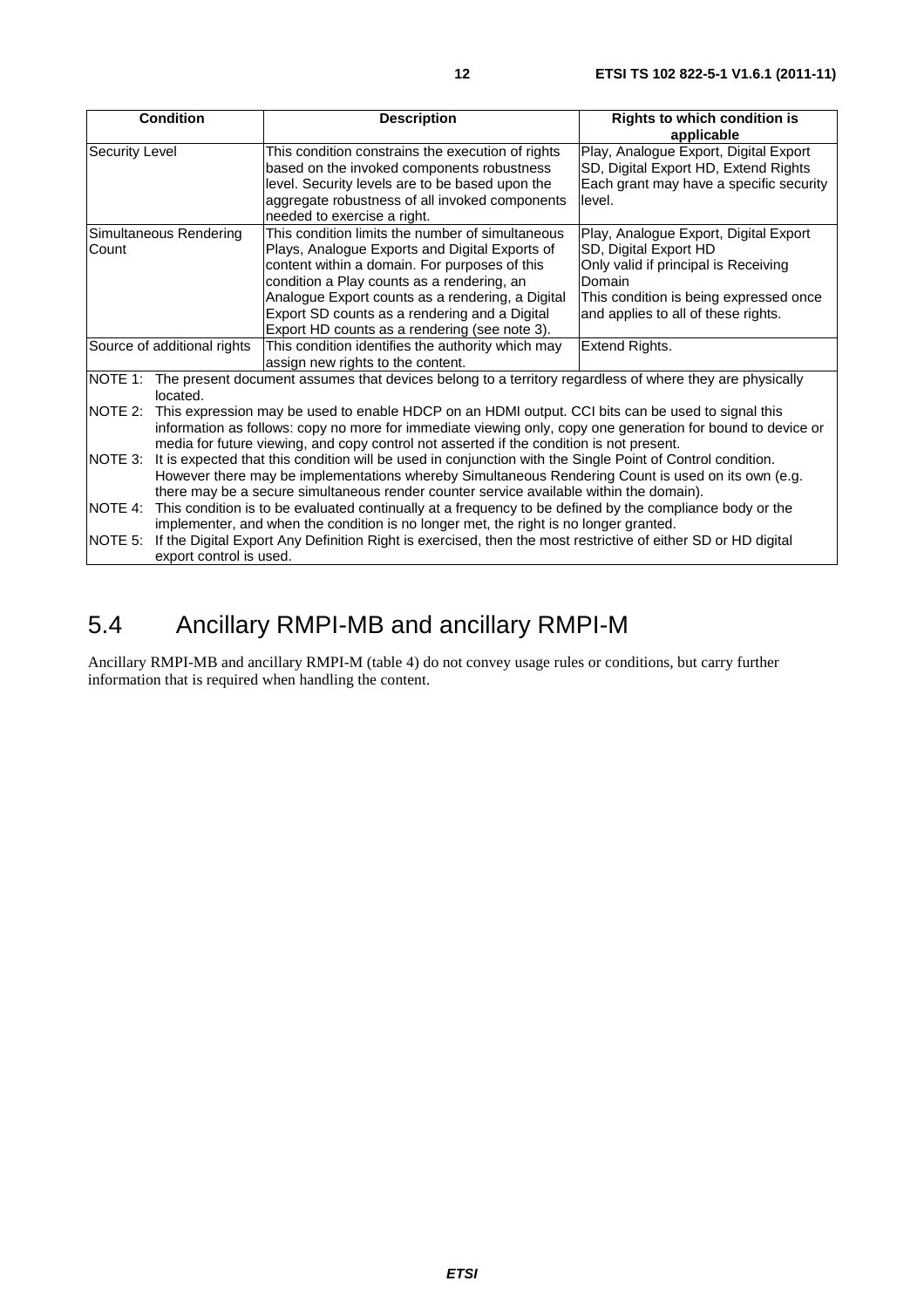| Ancillary RMPI-MB and ancillary RMPI-M | Information to be conveyed                                                                                                                                                                           | Intent                                                                                                                                                                                                                                                                                                  |
|----------------------------------------|------------------------------------------------------------------------------------------------------------------------------------------------------------------------------------------------------|---------------------------------------------------------------------------------------------------------------------------------------------------------------------------------------------------------------------------------------------------------------------------------------------------------|
| <b>Scrambling Control</b>              |                                                                                                                                                                                                      | This is to control the scrambling of<br>content when it enters and is<br>stored in the RMP controlled<br>domain. Content is not to be<br>scrambled when stored in the<br>RMP controlled domain. However<br>it may be scrambled when<br>transmitted between devices or<br>when bound to removable media. |
|                                        | Maintain broadcast scrambling                                                                                                                                                                        | Self explanatory do not add RMP<br>cipher.                                                                                                                                                                                                                                                              |
|                                        | Apply RMP cipher                                                                                                                                                                                     | Remove broadcast scrambling if<br>any and apply RMP cipher.                                                                                                                                                                                                                                             |
| Cipher algorithm                       | <b>AES</b><br>Camellia<br>DVB Common Scrambling Algorithm<br>V <sub>1</sub><br>DVB Common Scrambling Algorithm<br>v2<br>3DES<br>M <sub>2</sub><br>Cipher outside of the control of<br>TV-Anytime RMP | To specify the cipher algorithm<br>used to (de)scramble the content<br>within the TVA RMP Domain.                                                                                                                                                                                                       |
| Version of RMPI                        | Version of RMPI specification                                                                                                                                                                        | To identify version of RMPI<br>specification.                                                                                                                                                                                                                                                           |
| Origin of RMPI                         | Identifier/pointer to authority having<br>granted rights                                                                                                                                             | For forensic purposes; this is not<br>to authenticate the origin.                                                                                                                                                                                                                                       |

#### **Table 4: Ancillary RMPI-MB and ancillary RMPI-M**

## 6 Syntax and encoding for RMPI-MB and RMPI-M

### 6.1 Introduction

The syntax and encoding for the RMPI-MB and RMPI-M payload is given below. The payload describes the minimum set of usage rights and rules that can be conveyed alongside a digital television broadcast. It is composed of at most four grants including:

- A grant for the "Receiving Domain" that signals the rights and conditions that apply to content once it has entered a given "Receiving Domain". This grant excludes the "Extend Rights" right.
- A grant for "Any Domain" that signals the rights and conditions that apply to content once it has entered "Any Domain". This grant excludes the "Extend Rights" right.
- A grant for the "Receiving Domain" that signals the "Extend Rights" right and associated conditions.
- A grant for "Any Domain" that signals the "Extend Rights" right and associated conditions.

The last two grants are always identical and therefore share the same encoding.

The encoding of the payload allows for the signalling of all relevant conditions for each of the rights expressed in each respective grant. The encoding also allows signalling that no rights have been granted by assigning null values to the respective rights flags. For example, a broadcaster to signal that rights were granted to a "Receiving Domain", and not to "Any Domain", then "Any Domain" rights flags would be set to null. The result of this would be that only those devices in the "Receiving Domain" would have access to the content based on the grants, unless the "Extend Rights" right provided for the acquisition of additional rights.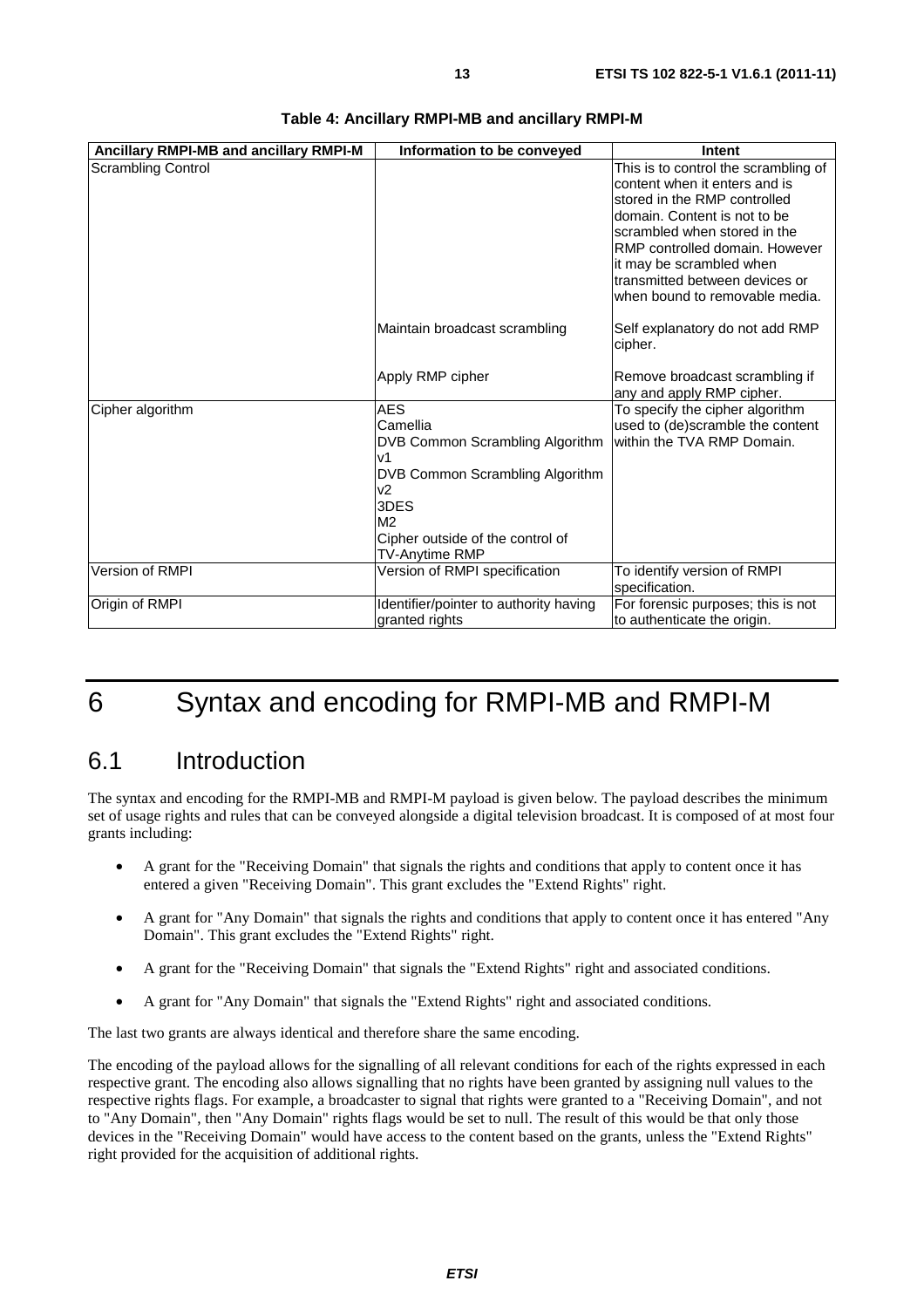The present document does not address binding of RMPI-MB and RMPI-M to content, nor does it define rules for conveying a multiplicity of grants within a broadcast stream. However the payload data structure has been defined with processing efficiency in mind. Should an implementer or compliance body choose to signal a multiplicity of RMPI-MB (for example to support a variety of conditions within a large set of geographic territories), it is recommended that the binding to content allows for fast identification of relevant RMPI-MB by the receiver.

### 6.2 RMPI-MB and RMPI-M payload

Table 5 describes the fixed encoding of RMPI-MB and RMPI-M.

#### **Table 5: RMPI-MB and RMPI-M codes**

| <b>Syntax</b>                               | No. of bits    | <b>Identifier</b> |
|---------------------------------------------|----------------|-------------------|
| RMPI MB and RMPI M payload $()$ {           |                |                   |
| Ancillary RMPI                              |                |                   |
| RMPI_type_flag                              | $\mathbf{1}$   | bslbf             |
| Version of RMPI                             | 15             | bslbf             |
| Origin of RMPI                              | 128            | bslbf             |
| Scrambling_control                          | $\mathbf{1}$   | bslbf             |
| Cipher                                      | $\overline{4}$ | bslbf             |
| Extend Rights (Grant is common to Receiving |                |                   |
| Domain and Any Domain)                      |                |                   |
| Extend_rights_flag                          | $\mathbf{1}$   | bslbf             |
| Security level                              | $\overline{2}$ | uimsbf            |
| Source of additional rights                 | 128            | bslbf             |
| Grant to Receiving Domain                   |                |                   |
| Domain ID                                   | 128            | bslbf             |
| Play Right flag                             | 1              | bslbf             |
| Analogue export right flag                  | $\mathbf{1}$   | bslbf             |
| Digital export SD right flag                | $\mathbf 1$    | bslbf             |
| Digital_export_HD_right_flag                | $\mathbf{1}$   | bslbf             |
| Buffer duration                             | $\overline{2}$ | bslbf             |
| Security level                              | $\overline{2}$ | uimsbf            |
| Time window start date                      | 16             | uimsbf            |
| Time window end date                        | 16             | uimsbf            |
| Geographic control                          | 128            | bslbf             |
| Analogue export signalling                  | $\overline{2}$ | bslbf             |
| Analoque SD control                         | $\mathbf{1}$   | bslbf             |
| Standard Definition digital export control  | $\overline{2}$ | bslbf             |
| High Definition digital export control      | 2              | bslbf             |
| Reserved for future use                     | $\mathbf{1}$   | bslbf             |
| Single point of control flag                | $\mathbf{1}$   | bslbf             |
| Physical proximity flag                     | $\mathbf{1}$   | bslbf             |
| Simultaneous rendering count                | $\overline{4}$ | uimsbf            |
| Reserved for future use                     | $\overline{2}$ | bslbf             |
| Single point of control ID                  | 128            | bslbf             |
| Grant to Any Domain                         |                |                   |
| Play Right flag                             | 1              | bslbf             |
| Analogue export right flag                  | $\mathbf{1}$   | bslbf             |
| Digital_export_SD_right_flag                | $\mathbf{1}$   | bslbf             |
|                                             | $\mathbf{1}$   | bslbf             |
| Digital_export_HD_right_flag                | $\overline{2}$ |                   |
| Buffer duration                             |                | bslbf             |
| Security level                              | $\overline{2}$ | uimsbf            |
| Time window start date                      | 16             | uimsbf            |
| Time window end date                        | 16             | uimsbf            |
| Geographic control                          | 128            | bslbf             |
| Analogue_export_signalling                  | $\overline{a}$ | bslbf             |
| Analogue_SD_control                         | $\mathbf 1$    | bslbf             |
| Standard Definition digital export control  | $\overline{2}$ | bslbf             |
| High Definition digital export control      | 2              | bslbf             |
| Reserved_for_future_use                     | $\mathbf{1}$   | bslbf             |
| $\{$                                        |                |                   |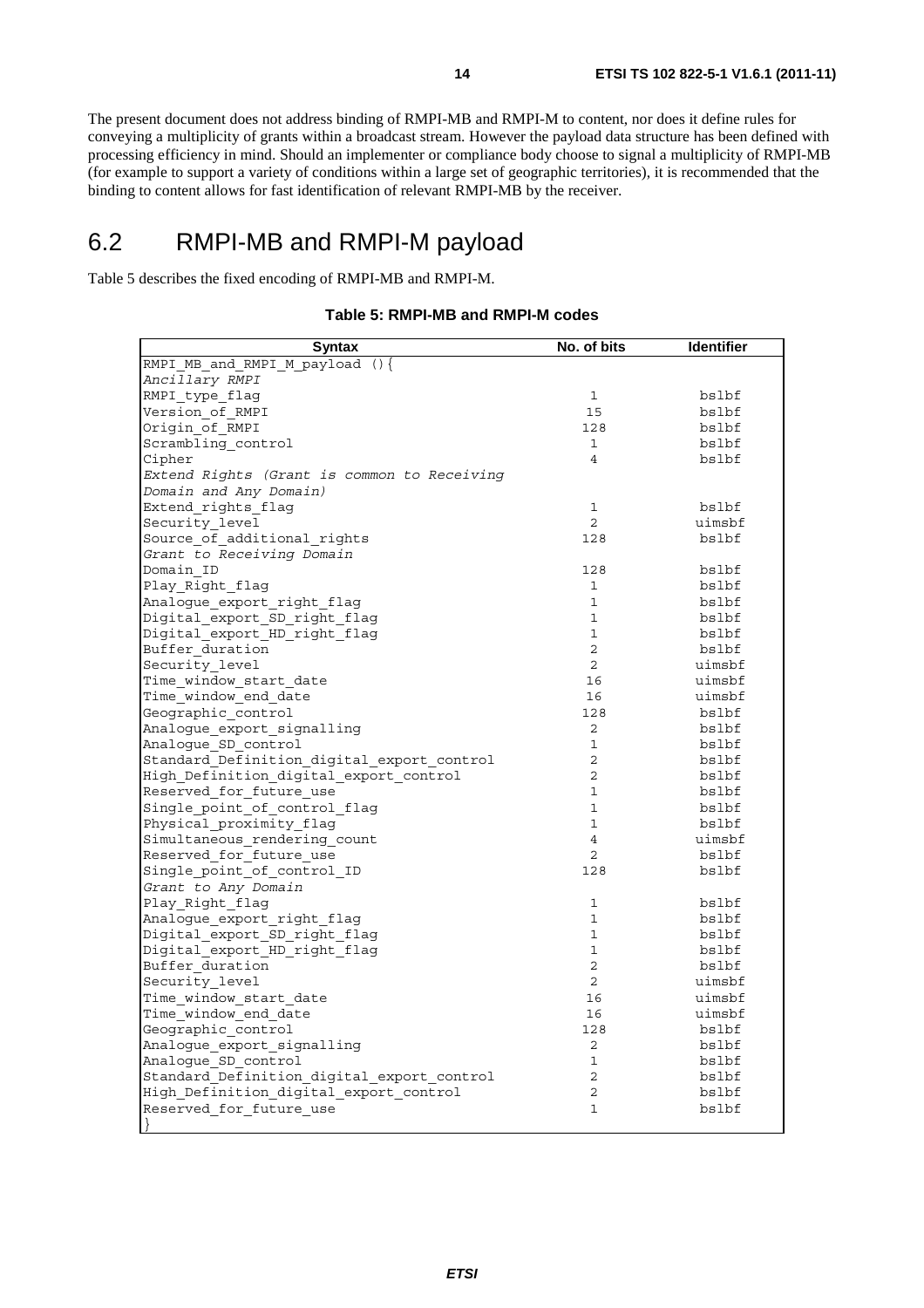**RMPI\_type\_flag:** This 1-bit field indicates the type of RMPI carried (table 6).

#### **Table 6: RMPI\_type\_flag**

| Value | <b>Meaning</b>                  |  |
|-------|---------------------------------|--|
|       | IRMPI-Micro Broadcast (RMPI-MB) |  |
|       | IRMPI-Micro (RMPI-M)            |  |

**Version\_of\_RMPI:** This 15-bit field is used to identify the version of RMPI for future-proofing purposes. 15 bits for version to be allocated by compliance body.

**Origin of RMPI:** This 128-bit field is used to identify the entity that originated the RMPI. 128 bits to be allocated by compliance body.

**Scrambling\_control:** This 1-bit field indicates the scrambling policy to implement (table 7).

| Value | <b>Meaning for RMPI-MB</b>                         | <b>Meaning for RMPI-M</b>                             |
|-------|----------------------------------------------------|-------------------------------------------------------|
| 0     | Maintain original scrambling status, including no  | Original scrambling status has been maintained,       |
|       | scrambling.                                        | including no scrambling.                              |
|       | "Cipher" field: cipher used in the broadcast.      | "Cipher" field: cipher currently used on the content. |
|       | Change scrambling including replacing scrambling   | The original scrambling has been changed.             |
|       | "Cipher" field: cipher to be used to scramble the  | "Cipher" field: cipher currently used on the content. |
|       | content.                                           |                                                       |
|       | It is assumed that the broadcast receiver knows    |                                                       |
|       | which scrambling algorithm is used to protect the  |                                                       |
|       | broadcast signal (e.g. DVB CSA for DVB receivers). |                                                       |

#### **Table 7: Scrambling\_control**

**Cipher:** This 4-bit field specifies the cipher algorithm used to (de)scramble the content in the TVA RMP compliant domain (table 8).

#### **Table 8: Cipher**

| Value      | <b>Meaning</b>                                         |
|------------|--------------------------------------------------------|
| 0x0        | No cipher.                                             |
| 0x1        | AES.                                                   |
| 0x2        | Camellia.                                              |
| 0x3        | DVB CSA 1.                                             |
| 0x4        | DVB CSA 2.                                             |
| 0x5        | 3DES.                                                  |
| 0x6        | M <sub>2</sub> .                                       |
| 0x7        | Scrambling/descrambling outside of the control of RMP. |
| 0x8 to 0xF | Reserved.                                              |

- NOTE 1: If the accompanying scrambling control field is set to 1, then only "No Cipher" (value 0x0), AES (value 0x1), Camellia (value 0x2) and "Scrambling/descrambling outside of the control of RMP" (value  $0x7$ ) can be employed. Values  $0x0$ ,  $0x1$ ,  $0x2$  indicate that content is descrambled and rescrambled using the appropriate cipher. Value 0x7 indicates that a custom cipher or super-scrambling is to be used.
- NOTE 2: Value 0x7 "Scrambling/descrambling outside of the control of RMP" includes super-scrambling whereby additional scrambling is applied to the already scrambled broadcast content at the time of entering the RMP Domain. It can be used in conjunction with "Single\_Point\_of\_Control\_ID" to determine the entity which is responsible for descrambling.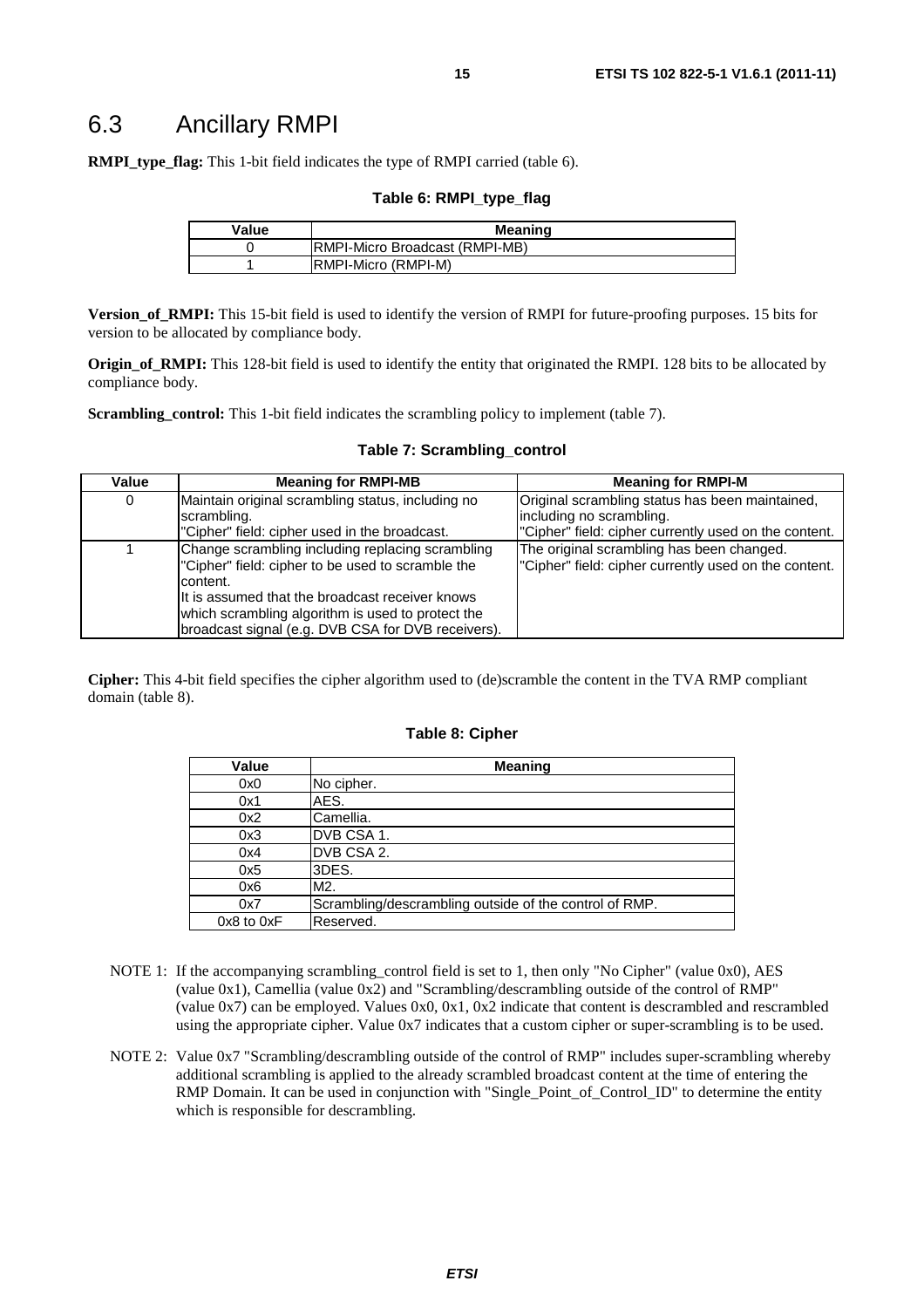### 6.4 Rights

**Extend\_rights\_flag:** This 1-bit field indicates whether the Extend Rights right is granted (table 9).

#### **Table 9: Extend\_rights\_flag**

| Value | Meaning                             |
|-------|-------------------------------------|
|       | Extend Rights right is not granted. |
|       | Extend Rights right is granted.     |

**Play\_right\_flag:** This 1-bit field indicates whether the Play right is granted (table 10).

#### **Table 10: Play\_right\_flag**

| Value | Meaning                    |
|-------|----------------------------|
|       | Play right is not granted. |
|       | Play right is granted.     |

**Analogue\_export\_right\_flag:** This 1-bit field indicates whether the Analogue Export right is granted (table 11).

#### **Table 11: Analogue\_export\_right\_flag**

| Value | Meaning                               |
|-------|---------------------------------------|
|       | Analogue Export right is not granted. |
|       | Analogue Export right is granted.     |

**Digital export SD right flag:** This 1-bit field indicates whether the Digital Export SD right is granted (table 12).

#### **Table 12: Digital\_export\_SD\_right\_flag**

| Value | Meaning                                 |
|-------|-----------------------------------------|
|       | Digital Export SD right is not granted. |
|       | Digital Export SD right is granted.     |

**Digital\_export\_HD\_right\_flag:** This 1-bit field indicates whether the Digital Export HD right is granted (table 13).

#### **Table 13: Digital\_export\_HD\_right\_flag**

| Value | Meaning                                 |
|-------|-----------------------------------------|
|       | Digital Export HD right is not granted. |
|       | Digital Export HD right is granted.     |

NOTE: If both the Digital Export SD and Digital Export HD rights are granted, then Digital Export is permitted for any definition/resolution. This is called the "Digital Export Any Resolution right".

### 6.5 Conditions and identifiers

Unless otherwise stated, conditions apply to Play, Analogue Export, Digital Export SD and Digital Export HD. If conditions are not asserted they do not apply.

**Security\_level:** This 2-bit field indicates the minimum security level required to exercise the right. Security levels are to be defined by the compliance body.

- NOTE 1: Security levels should be based upon the aggregate robustness of all invoked RMP components required to exercise the right.
- NOTE 2: This condition applies to all rights, including extend rights.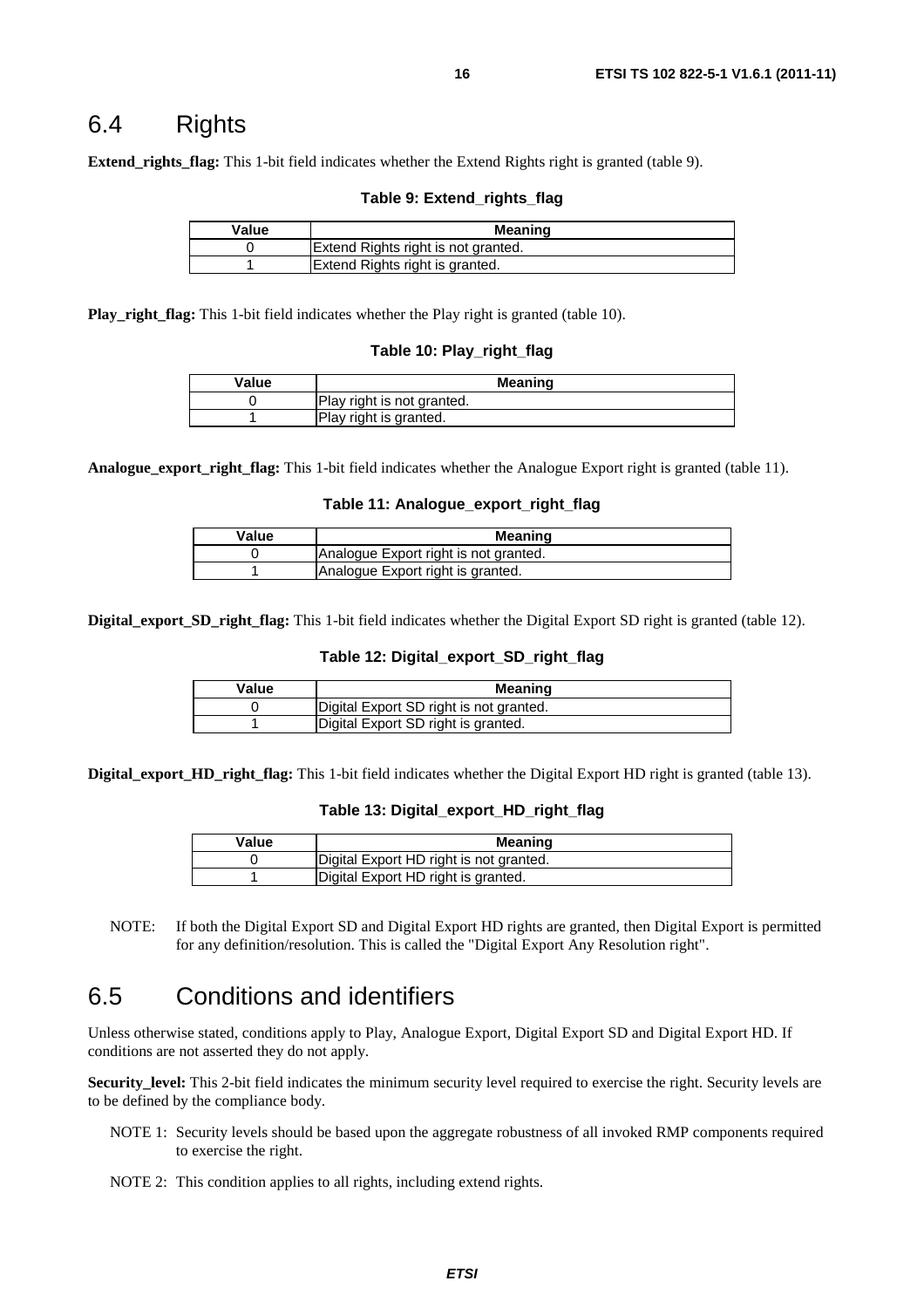**Source of additional rights:** This 128-bit field identifies the entity from which new rights can be assigned to the content. 128-bit identifier to be allocated by compliance body.

NOTE 3: This condition only applies to Extend Rights.

**Domain ID:** This 128-bit field identifies the RMP Domain to which the rights are granted. It is the first domain that has received the broadcast signal. 128-bit identifier to be allocated by compliance body.

NOTE 4: If the RMPI type flag is set to 0 then this field is not applicable.

**Buffer duration:** This 2-bit field limits the use of a right in such a way that each frame of broadcast content is used only within a specified duration after that frame was broadcast (table 14). Buffer\_duration is valid only if both Time\_window\_start\_date and Time\_window\_end\_date are not asserted.

| Value | <b>Meaning</b>                                                                                                          |
|-------|-------------------------------------------------------------------------------------------------------------------------|
| 00    | Condition not asserted.                                                                                                 |
| 01    | Condition not asserted.                                                                                                 |
| 10    | Condition set, no buffer (immediate viewing).                                                                           |
|       | Condition set, buffer duration is a reasonable period of time to<br>be determined by compliance body (e.g. 90 minutes). |

**Table 14: Buffer\_duration** 

**Time\_window\_start\_date:** This 16-bit field defines the start date of the window of time during which the rights are granted. It is defined as absolute start time. It is expressed in number of days since January 1st, 2004. A value of 0x0000 means that the condition is not asserted (there is no start date).

**Time\_window\_end\_date:** This 16-bit field defines the end date of the window of time during which the rights are granted. It is defined as absolute expiry time. It is expressed in number of days since January 1st, 2004. A value of 0xFFFF means that the condition is not asserted (unbounded end date).

**Geographic\_control:** This 128-bit field is used to indicate geographical regions and territories for which the rights are valid. It is to be defined by the compliance body.

NOTE 5: It is suggested that the compliance body could use these bits for signalling up to four territories in the following format: 2 bytes ISO country code and 2 bytes region within the country. Alternatively the compliance body could decide to specify territories for which the rights are not granted. A value should be reserved for "condition not asserted".

**Analogue\_export\_signalling:** This 2-bit field is used to signal content management rules to an external analogue content protection systems (table 15).

| Value | <b>Meaning</b>                                                 |
|-------|----------------------------------------------------------------|
| 00    | Condition not asserted.                                        |
| 01    | lCondition not asserted.                                       |
| 10    | For immediate viewing only.                                    |
|       | Bound to device or media for future viewing, does not preclude |
|       | limmediate viewing.                                            |

#### **Table 15: Analogue\_export\_signalling**

NOTE 6: This condition applies only to the Analogue Export right.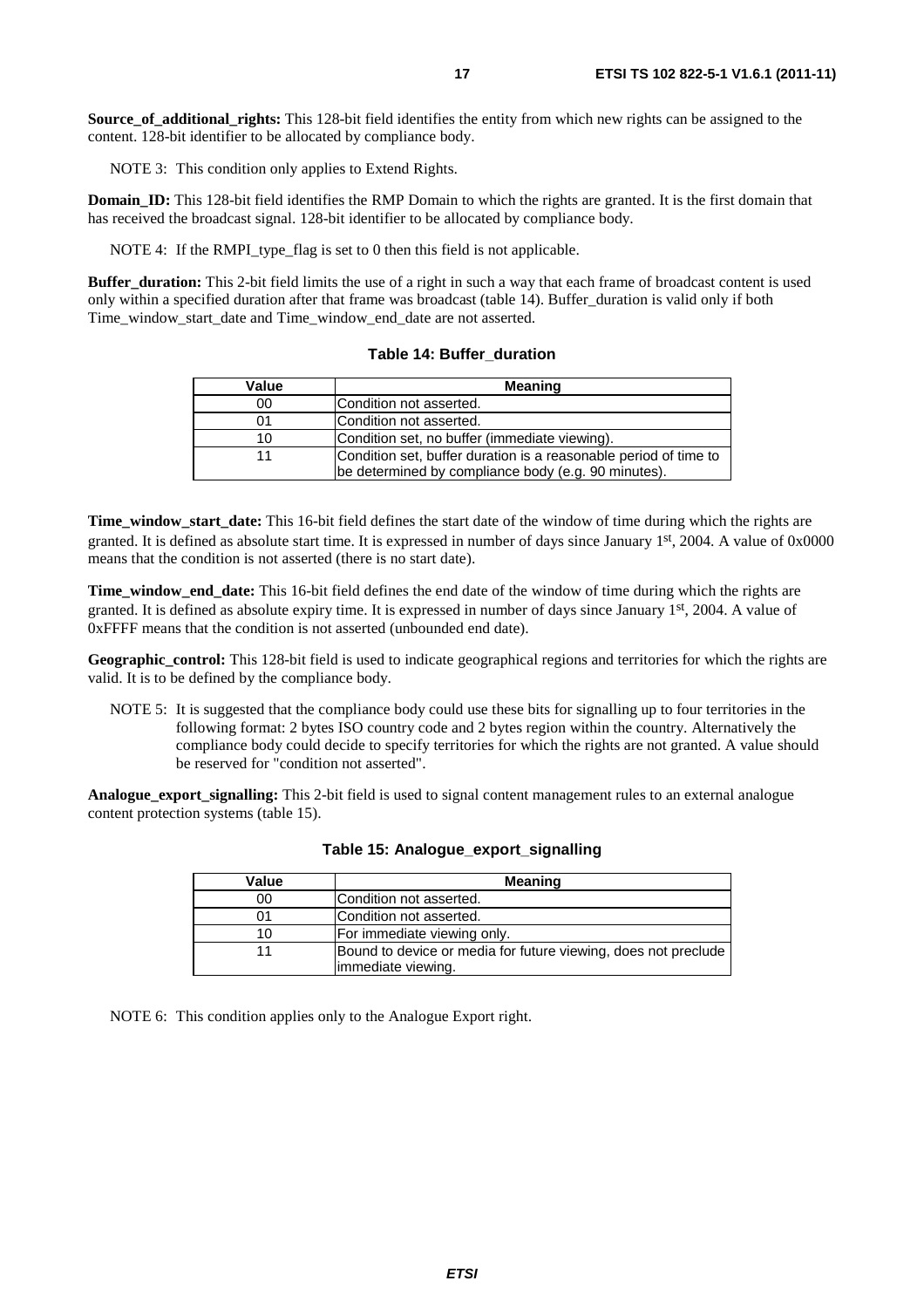**Analogue SD control:** This 1-bit field constrains the resolution of the exported analogue signal (table 16).

| Value | <b>Meaning</b>                                                                    |
|-------|-----------------------------------------------------------------------------------|
|       | Condition not asserted.                                                           |
|       | While doing analogue output Standard Definition resolution<br>lonly is permitted. |

NOTE 7: This condition applies only to the Analogue Export Right.

**Standard\_Definition\_digital\_export\_control:** This 2-bit field is to control the configuration of Standard Definition digital outputs as to whether the content can be recorded or only viewed immediately (table 17). This condition applies only to the Digital Export SD Right.

| Value | Meaning                                                                                                                                                                                                     |
|-------|-------------------------------------------------------------------------------------------------------------------------------------------------------------------------------------------------------------|
| 00    | Export conditions not asserted. Hand-off to any non-RMP<br>content protection system is permitted.                                                                                                          |
| 01    | Export conditions asserted. Hand-off to compliance body<br>certified non-RMP content protection system only is permitted.<br>RMPI-MB/M is mapped to certified system as defined by<br>compliance body.      |
| 10    | Export conditions asserted, bound to device or media for<br>immediate viewing, includes immediate viewing. Hand-off to<br>compliance body certified non-RMP content protection system<br>only is permitted. |
| 11    | Export conditions asserted, immediate viewing only.<br>Hand-off to compliance body certified non-RMP content<br>protection system only is permitted.                                                        |

| Table 17: Standard_definition_digital_export_control |  |  |  |
|------------------------------------------------------|--|--|--|
|------------------------------------------------------|--|--|--|

NOTE 8: This is not signalling digital copy control in the RMP domain, it is only relevant to the Digital Export Standard Definition right and external content protection systems such as HDCP.

**High\_Definition\_digital\_export\_control:** This 2-bit field is to control the configuration of High Definition digital outputs as to whether the content can be recorded or only viewed immediately (table 18). This condition applies only to the Digital Export HD right.

| Value | <b>Meaning</b>                                                                                                                                                                                              |
|-------|-------------------------------------------------------------------------------------------------------------------------------------------------------------------------------------------------------------|
| 00    | Export conditions not asserted. Hand-off to any non-RMP                                                                                                                                                     |
|       | content protection system is permitted.                                                                                                                                                                     |
| 01    | Export conditions asserted. Hand-off to compliance body<br>certified non-RMP content protection system only is permitted.<br>RMPI-MB/M is mapped to certified system as defined by<br>compliance body.      |
| 10    | Export conditions asserted, bound to device or media for<br>immediate viewing, includes immediate viewing. Hand-off to<br>compliance body certified non-RMP content protection system<br>only is permitted. |
| 11    | Export conditions asserted, immediate viewing only. Hand-off<br>to compliance body certified non-RMP content protection<br>system only is permitted.                                                        |

| Table 18: High_definition_digital_export_control |  |  |  |  |
|--------------------------------------------------|--|--|--|--|
|--------------------------------------------------|--|--|--|--|

- NOTE 9: This is not signalling digital copy control in the RMP domain, it is only relevant to Digital Export High Definition right and external content protection systems such as HDCP.
- NOTE 10: If the Digital Export Any Definition Right is exercised, then the most restrictive of either Standard Definition or High Definition digital export control is used.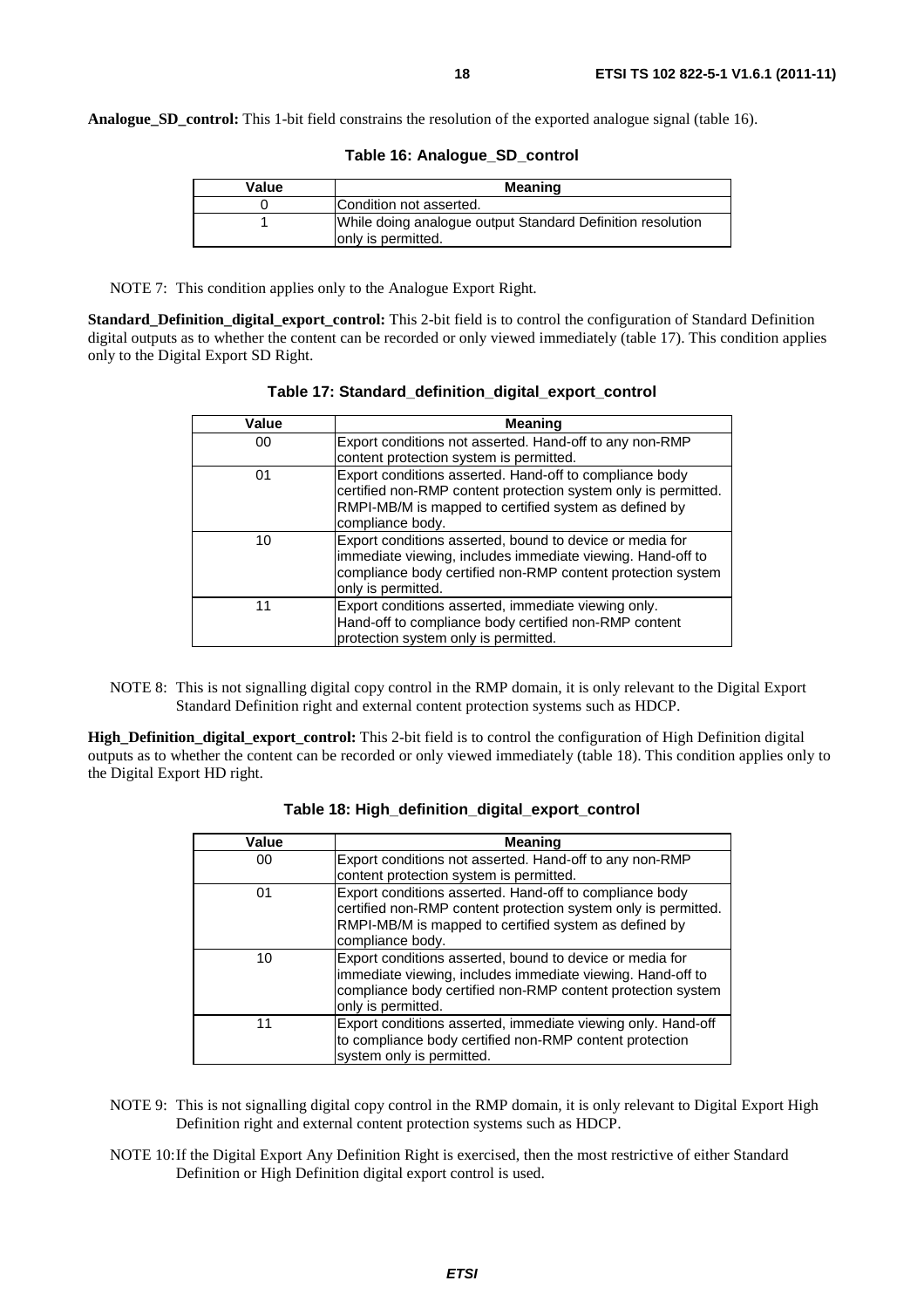**Single** point of control flag: This 1-bit field indicates that the broadcaster intends that once the content gets into the RMP Receiving Domain only one RMP entity can make usage decisions about the content based upon the expressed RMPI-MB (table 19). The content is irrevocably married to the device identified as single point of control, if that device is destroyed or lost, then this grant becomes no longer exercisable. Single point of control is only used in the context of Receiving Domain as principal.

| Table 19: Single_point_of_control_flag |  |  |  |  |  |
|----------------------------------------|--|--|--|--|--|
|----------------------------------------|--|--|--|--|--|

| Value | <b>Meaning</b>                   |
|-------|----------------------------------|
|       | Condition not asserted.          |
|       | Single point of control applies. |

**Physical proximity flag:** This 1-bit field limits the use of a right to RMP compliant devices within close physical proximity of the receiver that first received the broadcast content (table 20). When a device checks that condition, it needs to be in close physical proximity of the receiving device in order to exercise the right. Precise definition of close physical proximity is to be determined by compliance body. The compliance body may decide to limit the use of this condition to live broadcasts. For instance close physical proximity could be defined as immediate vicinity e.g. content use is limited to the home network on the same local area network and is not permitted to be transmitted over a wide area network. Physical proximity is only used in the context of Receiving Domain as principal.

**Table 20: Physical\_proximity\_flag**

| Value | <b>Meaning</b>              |
|-------|-----------------------------|
|       | Condition not asserted.     |
|       | Physical proximity applies. |

**Simultaneous\_rendering\_count:** This 4-bit field limits the number of simultaneous independent Plays, Analogue Exports, Digital Export SDs and Digital Export HDs of content within a domain (table 21). For purposes of this condition a Play counts as a rendering, an Analogue Export counts as a rendering, a Digital Export SD counts as a rendering, and a Digital Export HD counts as one rendering. Simultaneous rendering count is only used in the context of Receiving Domain as principal.

### **Table 21: Simultaneous\_rendering\_count**

| Value   | <b>Meaning</b>                                       |
|---------|------------------------------------------------------|
|         | Condition not asserted.                              |
| 1 to 15 | Maximum permitted number of simultaneous renderings. |

**Single** point of control **ID:** This 128-bit field identifies the entity that is the single point of control. This is triggered by the condition single point of control  $= 1$  in the incoming RMPI-MB granted to the receiving domain. 128-bit identifier to be allocated by compliance body. This condition is only applicable if RMPI\_type\_flag and single\_point\_of\_control flag are set to 1.

### 7 RMPI-MB and RMPI-M lifecycle

RMPI-MB is transmitted in conjunction with the broadcast signal. At the time of reception in the end user's TVA RMP Domain it is converted to RMPI-M. If RMPI-MB "scrambling\_control" is set to 1, then transition from RMPI-MB to RMPI-M must be synchronized with the rescrambling of the content. Rights that are granted to the "Receiving Domain" and "Single Point of Control" (if present) in RMPI-MB are carried over in RMPI-M. Generic mentioning of the "Receiving Domain" and "Single Point of Control" (if present) in RMPI-MB is translated into explicit mentioning through the explicit statement of "Identifiers" in RMPI-M. In order to maintain the persistence of the rights assigned by the broadcaster or content provider, a TVA RMP compliant receiver shall not change any other value in RMPI. Rights granted to "Any Domain" are always carried over unchanged from RMPI-MB to RMPI-M. Figure 2 illustrates the transition from RMPI-MB to RMPI-M in a case where "Single Point of Control" is asserted.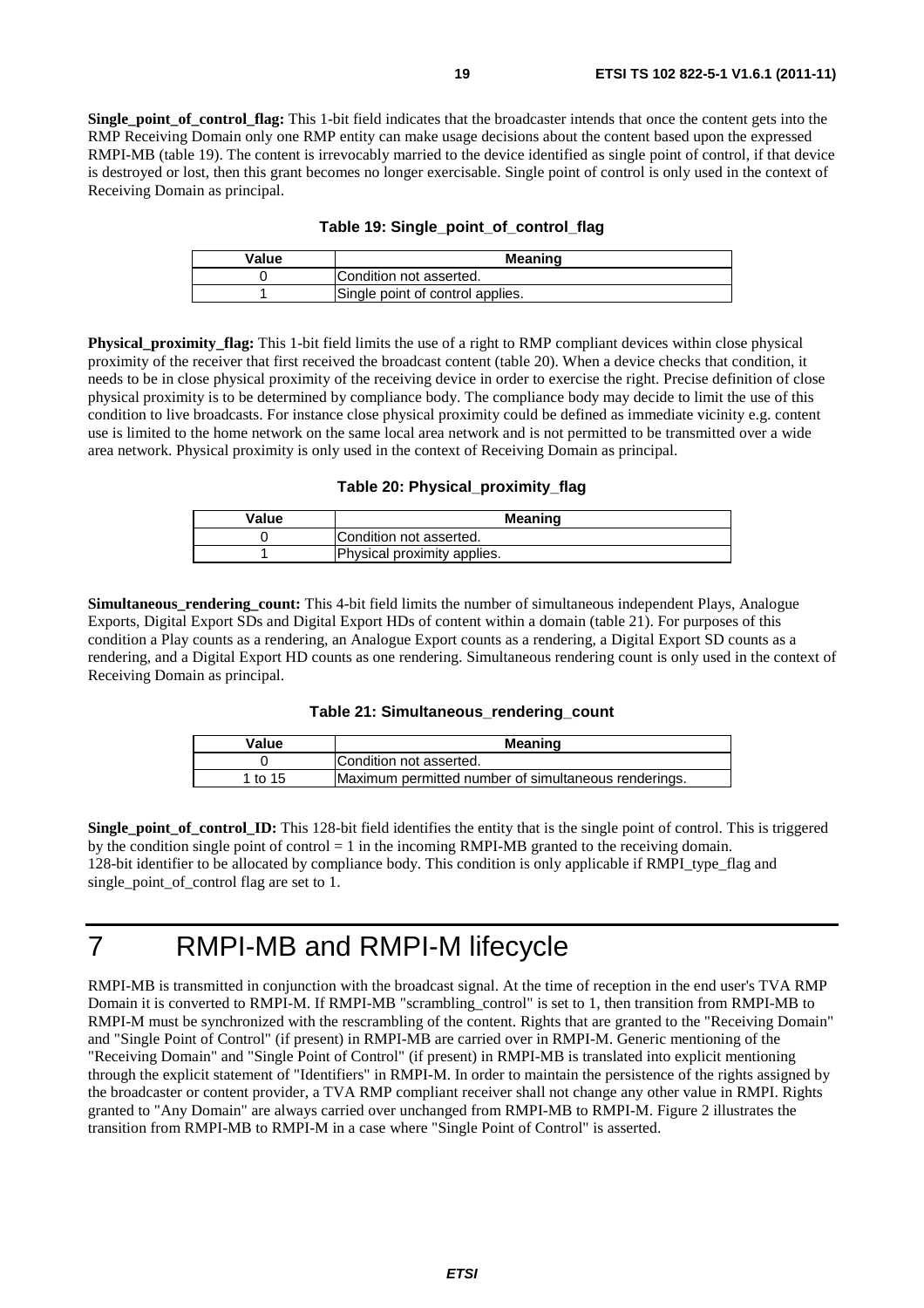| <b>Ancillary RMPI</b><br><b>Ancillary RMPI</b><br>RMPI type flag = $0$<br>RMPI type $f$ lag = 1<br>Version of RMPI<br>Version of RMPI<br>Origin of RMPI<br>Origin of RMPI<br>Scrambling control<br>Scrambling control<br>Cipher<br>Cipher<br><b>Extend Rights</b><br><b>Extend Rights</b><br>Extend rights flag<br>Extend rights flag<br>Security_level<br>Security_level<br>Source_of_additional_rights<br>Source_of_additional_rights<br><b>Grant to Receiving Domain</b><br><b>Grant to Receiving Domain</b><br>Domain_ID= Receiving Domain ID<br>Domain $ID = not applicable$<br>→<br>Play_Right_flag<br>Play_Right_flag<br>Analogue_export_right_flag<br>Analogue_export_right_flag<br>Digital_export_SD_right_flag<br>Digital_export_SD_right_flag<br>Digital_export_HD_right_flag<br>Digital_export_HD_right_flag<br>Buffer_duration<br>Buffer duration<br>Security level<br>Security level<br>Time_window_start_date<br>Time_window_start_date<br>Time_window_end_date<br>Time_window_end_date<br>Geographic control<br>Geographic_control<br>Analogue_export_signalling<br>Analogue_export_signalling<br>Analogue SD control<br>Analogue_SD_control<br>SD_digital_export_control<br>SD_digital_export_control<br>HD_digital_export_control<br>HD_digital_export_control | RMPI-MB | <b>RMPI-M</b> |
|----------------------------------------------------------------------------------------------------------------------------------------------------------------------------------------------------------------------------------------------------------------------------------------------------------------------------------------------------------------------------------------------------------------------------------------------------------------------------------------------------------------------------------------------------------------------------------------------------------------------------------------------------------------------------------------------------------------------------------------------------------------------------------------------------------------------------------------------------------------------------------------------------------------------------------------------------------------------------------------------------------------------------------------------------------------------------------------------------------------------------------------------------------------------------------------------------------------------------------------------------------------------------------|---------|---------------|
|                                                                                                                                                                                                                                                                                                                                                                                                                                                                                                                                                                                                                                                                                                                                                                                                                                                                                                                                                                                                                                                                                                                                                                                                                                                                                  |         |               |
|                                                                                                                                                                                                                                                                                                                                                                                                                                                                                                                                                                                                                                                                                                                                                                                                                                                                                                                                                                                                                                                                                                                                                                                                                                                                                  |         |               |
|                                                                                                                                                                                                                                                                                                                                                                                                                                                                                                                                                                                                                                                                                                                                                                                                                                                                                                                                                                                                                                                                                                                                                                                                                                                                                  |         |               |
|                                                                                                                                                                                                                                                                                                                                                                                                                                                                                                                                                                                                                                                                                                                                                                                                                                                                                                                                                                                                                                                                                                                                                                                                                                                                                  |         |               |
|                                                                                                                                                                                                                                                                                                                                                                                                                                                                                                                                                                                                                                                                                                                                                                                                                                                                                                                                                                                                                                                                                                                                                                                                                                                                                  |         |               |
|                                                                                                                                                                                                                                                                                                                                                                                                                                                                                                                                                                                                                                                                                                                                                                                                                                                                                                                                                                                                                                                                                                                                                                                                                                                                                  |         |               |
|                                                                                                                                                                                                                                                                                                                                                                                                                                                                                                                                                                                                                                                                                                                                                                                                                                                                                                                                                                                                                                                                                                                                                                                                                                                                                  |         |               |
|                                                                                                                                                                                                                                                                                                                                                                                                                                                                                                                                                                                                                                                                                                                                                                                                                                                                                                                                                                                                                                                                                                                                                                                                                                                                                  |         |               |
|                                                                                                                                                                                                                                                                                                                                                                                                                                                                                                                                                                                                                                                                                                                                                                                                                                                                                                                                                                                                                                                                                                                                                                                                                                                                                  |         |               |
|                                                                                                                                                                                                                                                                                                                                                                                                                                                                                                                                                                                                                                                                                                                                                                                                                                                                                                                                                                                                                                                                                                                                                                                                                                                                                  |         |               |
|                                                                                                                                                                                                                                                                                                                                                                                                                                                                                                                                                                                                                                                                                                                                                                                                                                                                                                                                                                                                                                                                                                                                                                                                                                                                                  |         |               |
|                                                                                                                                                                                                                                                                                                                                                                                                                                                                                                                                                                                                                                                                                                                                                                                                                                                                                                                                                                                                                                                                                                                                                                                                                                                                                  |         |               |
|                                                                                                                                                                                                                                                                                                                                                                                                                                                                                                                                                                                                                                                                                                                                                                                                                                                                                                                                                                                                                                                                                                                                                                                                                                                                                  |         |               |
|                                                                                                                                                                                                                                                                                                                                                                                                                                                                                                                                                                                                                                                                                                                                                                                                                                                                                                                                                                                                                                                                                                                                                                                                                                                                                  |         |               |
|                                                                                                                                                                                                                                                                                                                                                                                                                                                                                                                                                                                                                                                                                                                                                                                                                                                                                                                                                                                                                                                                                                                                                                                                                                                                                  |         |               |
|                                                                                                                                                                                                                                                                                                                                                                                                                                                                                                                                                                                                                                                                                                                                                                                                                                                                                                                                                                                                                                                                                                                                                                                                                                                                                  |         |               |
|                                                                                                                                                                                                                                                                                                                                                                                                                                                                                                                                                                                                                                                                                                                                                                                                                                                                                                                                                                                                                                                                                                                                                                                                                                                                                  |         |               |
|                                                                                                                                                                                                                                                                                                                                                                                                                                                                                                                                                                                                                                                                                                                                                                                                                                                                                                                                                                                                                                                                                                                                                                                                                                                                                  |         |               |
|                                                                                                                                                                                                                                                                                                                                                                                                                                                                                                                                                                                                                                                                                                                                                                                                                                                                                                                                                                                                                                                                                                                                                                                                                                                                                  |         |               |
|                                                                                                                                                                                                                                                                                                                                                                                                                                                                                                                                                                                                                                                                                                                                                                                                                                                                                                                                                                                                                                                                                                                                                                                                                                                                                  |         |               |
|                                                                                                                                                                                                                                                                                                                                                                                                                                                                                                                                                                                                                                                                                                                                                                                                                                                                                                                                                                                                                                                                                                                                                                                                                                                                                  |         |               |
|                                                                                                                                                                                                                                                                                                                                                                                                                                                                                                                                                                                                                                                                                                                                                                                                                                                                                                                                                                                                                                                                                                                                                                                                                                                                                  |         |               |
|                                                                                                                                                                                                                                                                                                                                                                                                                                                                                                                                                                                                                                                                                                                                                                                                                                                                                                                                                                                                                                                                                                                                                                                                                                                                                  |         |               |
|                                                                                                                                                                                                                                                                                                                                                                                                                                                                                                                                                                                                                                                                                                                                                                                                                                                                                                                                                                                                                                                                                                                                                                                                                                                                                  |         |               |
| Single_point_of_control_flag<br>Single point of control flag                                                                                                                                                                                                                                                                                                                                                                                                                                                                                                                                                                                                                                                                                                                                                                                                                                                                                                                                                                                                                                                                                                                                                                                                                     |         |               |
| Physical_proximity_flag<br>Physical_proximity_flag                                                                                                                                                                                                                                                                                                                                                                                                                                                                                                                                                                                                                                                                                                                                                                                                                                                                                                                                                                                                                                                                                                                                                                                                                               |         |               |
| Simultaneous_rendering_count<br>Simultaneous_rendering_count                                                                                                                                                                                                                                                                                                                                                                                                                                                                                                                                                                                                                                                                                                                                                                                                                                                                                                                                                                                                                                                                                                                                                                                                                     |         |               |
| Single point of control $ID = not applicable$<br>Single point of control $ID = Device / Entity ID$                                                                                                                                                                                                                                                                                                                                                                                                                                                                                                                                                                                                                                                                                                                                                                                                                                                                                                                                                                                                                                                                                                                                                                               |         |               |
| Grant to Any Domain<br>Grant to Any Domain                                                                                                                                                                                                                                                                                                                                                                                                                                                                                                                                                                                                                                                                                                                                                                                                                                                                                                                                                                                                                                                                                                                                                                                                                                       |         |               |
| Play_Right_flag<br>Play_Right_flag                                                                                                                                                                                                                                                                                                                                                                                                                                                                                                                                                                                                                                                                                                                                                                                                                                                                                                                                                                                                                                                                                                                                                                                                                                               |         |               |
| Analogue_export_right_flag<br>Analogue_export_right_flag                                                                                                                                                                                                                                                                                                                                                                                                                                                                                                                                                                                                                                                                                                                                                                                                                                                                                                                                                                                                                                                                                                                                                                                                                         |         |               |
| Digital_export_SD_right_flag<br>Digital_export_SD_right_flag                                                                                                                                                                                                                                                                                                                                                                                                                                                                                                                                                                                                                                                                                                                                                                                                                                                                                                                                                                                                                                                                                                                                                                                                                     |         |               |
| Digital_export_HD_right_flag<br>Digital_export_HD_right_flag                                                                                                                                                                                                                                                                                                                                                                                                                                                                                                                                                                                                                                                                                                                                                                                                                                                                                                                                                                                                                                                                                                                                                                                                                     |         |               |
| Buffer duration<br>Buffer duration                                                                                                                                                                                                                                                                                                                                                                                                                                                                                                                                                                                                                                                                                                                                                                                                                                                                                                                                                                                                                                                                                                                                                                                                                                               |         |               |
| Security_level<br>Security_level                                                                                                                                                                                                                                                                                                                                                                                                                                                                                                                                                                                                                                                                                                                                                                                                                                                                                                                                                                                                                                                                                                                                                                                                                                                 |         |               |
| Time_window_start_date<br>Time window start date                                                                                                                                                                                                                                                                                                                                                                                                                                                                                                                                                                                                                                                                                                                                                                                                                                                                                                                                                                                                                                                                                                                                                                                                                                 |         |               |
| Time_window_end_date<br>Time_window_end_date                                                                                                                                                                                                                                                                                                                                                                                                                                                                                                                                                                                                                                                                                                                                                                                                                                                                                                                                                                                                                                                                                                                                                                                                                                     |         |               |
| Geographic_control<br>Geographic_control                                                                                                                                                                                                                                                                                                                                                                                                                                                                                                                                                                                                                                                                                                                                                                                                                                                                                                                                                                                                                                                                                                                                                                                                                                         |         |               |
| Analogue_export_signalling<br>Analogue_export_signalling                                                                                                                                                                                                                                                                                                                                                                                                                                                                                                                                                                                                                                                                                                                                                                                                                                                                                                                                                                                                                                                                                                                                                                                                                         |         |               |
| Analogue_SD_control<br>Analogue_SD_control                                                                                                                                                                                                                                                                                                                                                                                                                                                                                                                                                                                                                                                                                                                                                                                                                                                                                                                                                                                                                                                                                                                                                                                                                                       |         |               |
| SD digital export control<br>SD digital export control                                                                                                                                                                                                                                                                                                                                                                                                                                                                                                                                                                                                                                                                                                                                                                                                                                                                                                                                                                                                                                                                                                                                                                                                                           |         |               |
| HD_digital_export_control<br>HD_digital_export_control                                                                                                                                                                                                                                                                                                                                                                                                                                                                                                                                                                                                                                                                                                                                                                                                                                                                                                                                                                                                                                                                                                                                                                                                                           |         |               |

**Figure 2: Transition from RMPI-MB to RMPI-M**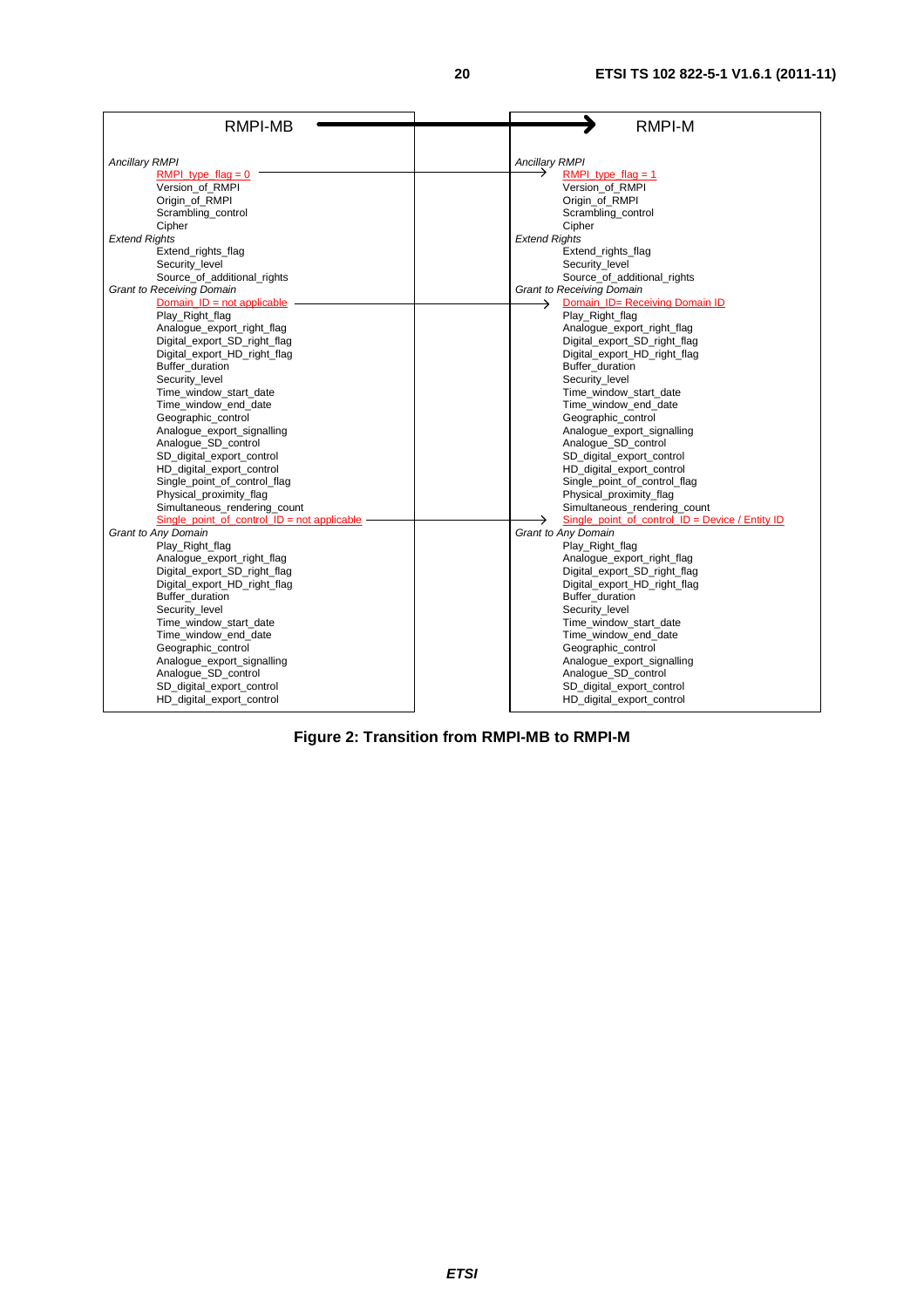## Annex A (informative): XML Expression of RMPI MB and M

## A.1 Cipher Classification Scheme (CipherCS.xml)

```
<?xml version="1.0" encoding="UTF-8"?> 
<ClassificationScheme uri="urn:tva:rmpi:cs:CipherCS:2005"> 
     <!-- ##################################################################### --> 
     <!-- Cipher --> 
     <!--Definition: A series of definitions for possible values of the Cipher element in RMPI 
metadata--> 
     <!-- ##################################################################### --> 
     <Term termID="0"> 
         <Name xml:lang="en">no cipher</Name> 
     </Term> 
     <Term termID="1"> 
         <Name xml:lang="en">AES</Name> 
         <Definition xml:lang="en">FIPS PUB 197: "Specifications for the Advanced Encryption Standard 
(AES)", 26 November 2001</Definition> 
     </Term> 
     <Term termID="2"> 
         <Name xml:lang="en">Camellia</Name> 
         <Definition xml:lang="en">A 128-Bit Block Cipher Suitable for Multiple Platforms", IEITC 
Transactions on Fundamentals of Electronics, Communications and Computer Science, Vol. E85-A, No.1, 
The Institute of Electronics, Information and Communication Engineers, January, 2002. Kazumaro Aoki, 
Tetsuya Ichikawa, Masayuki Kanda, Mitsuru Matsui, Shiho Moriai, Junko Nakajima, and Toshio 
Tokita</Definition> 
     </Term> 
     <Term termID="3"> 
         <Name xml:lang="en">DVB CSA 1</Name> 
         <Definition xml:lang="en">"Digital Video Broadcasting (DVB); Support for use of scrambling 
and Conditional Access (CA) within digital broadcasting systems"; ETSI Technical Report ETR 289,
October 1996</Definition> 
     </Term> 
     <Term termID="4"> 
         <Name xml:lang="en">DVB CSA 2</Name> 
         <Definition xml:lang="en">"Digital Video Broadcasting (DVB); Support for use of scrambling 
and Conditional Access (CA) within digital broadcasting systems"; ETSI Technical Report ETR 289,
October 1996</Definition> 
     </Term> 
     <Term termID="5"> 
         <Name xml:lang="en">3DES</Name> 
         <Definition xml:lang="en">FIPS PUB 46-3: "Data Encryption Standard", 25 October 
1999</Definition> 
     </Term> 
     <Term termID="6"> 
         <Name xml:lang="en">M2</Name> 
         <Definition xml:lang="en">Multi-2 encryption algorithm</Definition> 
     </Term> 
     <Term termID="7"> 
        <Name xml:lang="en">out of RMP control</Name> 
     </Term> 
</ClassificationScheme>
```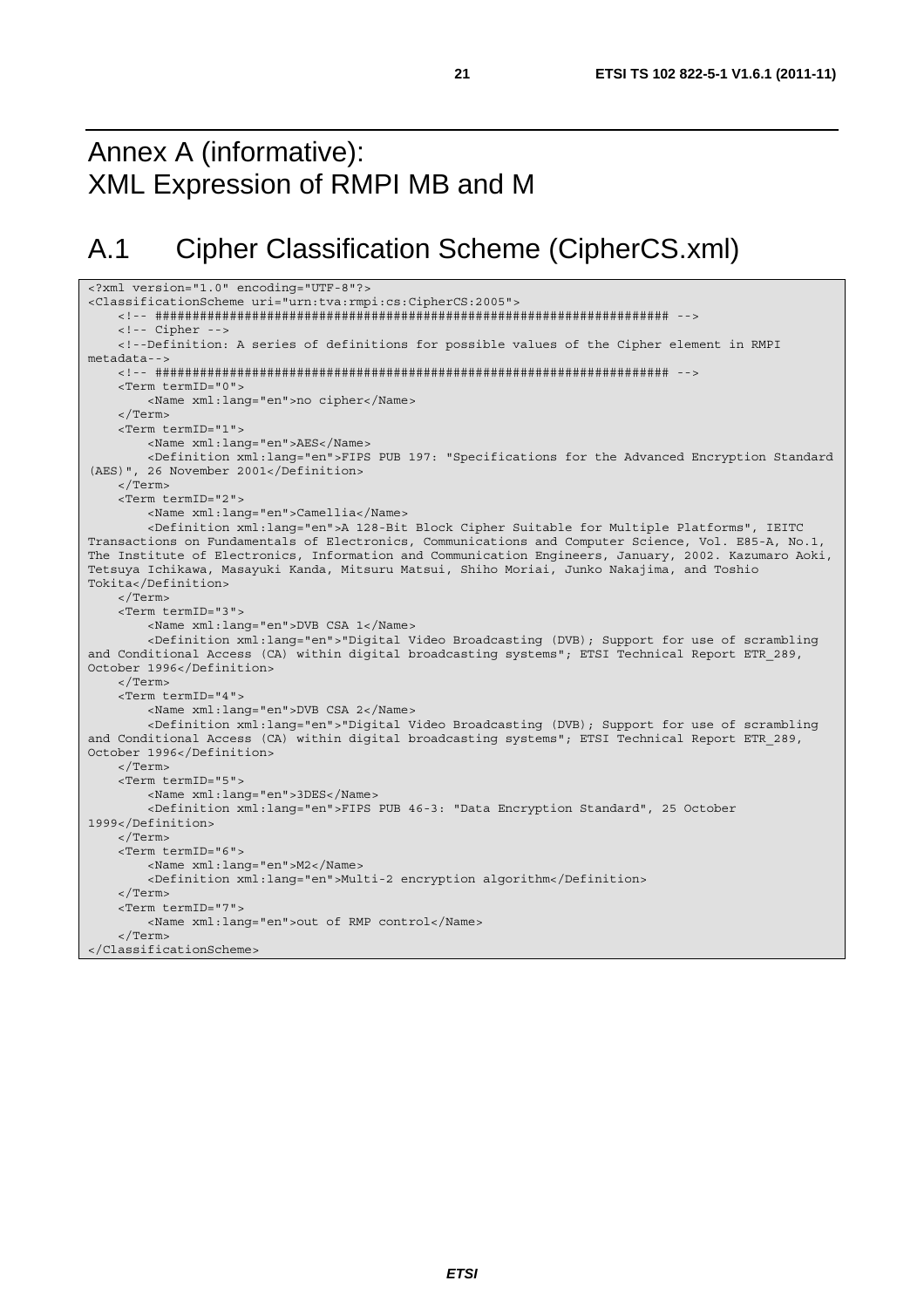## A.2 RMPI scheme (tva\_rmpi\_5-1\_v141.xsd)

```
<?xml version="1.0" encoding="UTF-8"?> 
<schema targetNamespace="urn:tva:rmpi:2011" xmlns:rmpi="urn:tva:rmpi:2011" 
xmlns:tva="urn:tva:metadata:2011" xmlns:mpeg7="urn:tva:mpeg7:2008" 
xmlns="http://www.w3.org/2001/XMLSchema" elementFormDefault="qualified" 
attributeFormDefault="unqualified"> 
     <import namespace="urn:tva:metadata:2011" schemaLocation="tva_metadata_3-1_v171.xsd"/> 
    \langleimport namespace="urn:tva:mpeg7:2008" schemaLocation="tva_mpeg7_2008.xsd"/>
     <annotation> 
          <documentation>TV-Anytime Forum (TVAF) Rights Management and Protection Information 
(RMPI)</documentation> 
     </annotation> 
    \tanh\arctan <documentation xml:lang="en">This schema consists of datatypes that are normatively defined 
in ETSI TS 102 822-5-1 v1.6.1</documentation> 
     </annotation> 
     <complexType name="RMPI-MBAndMType"> 
         <sequence> 
             <element name="AncillaryRMPI" type="rmpi:AncillaryRMPIType"/> 
              <element name="ExtendRights" type="rmpi:ExtendRightsType"/> 
              <element name="ReceivingDomainRights" type="rmpi:ReceivingDomainRightsType"/> 
             <element name="AnyDomainRights" type="rmpi:AnyDomainRightsType"/> 
         </sequence> 
     </complexType> 
     <complexType name="ExtendRightsType"> 
         <sequence> 
             <choice> 
                  <sequence> 
                      <element name="ExtendRightsFlagGranted" type="rmpi:GrantedType"/> 
                      <element name="SecurityLevel" type="rmpi:SecurityLevelType"/> 
                      <element name="SourceOfAdditionalRights" type="string"/> 
                  </sequence> 
                  <element name="ExtendRightsFlagNotGranted" type="rmpi:NotGrantedType"/> 
             </choice> 
         </sequence> 
     </complexType> 
     <simpleType name="SecurityLevelType"> 
         <restriction base="string"> 
             <enumeration value="level 0"/> 
              <enumeration value="level 1"/> 
             <enumeration value="level 2"/> 
             <enumeration value="level 3"/> 
         </restriction> 
     </simpleType> 
     <simpleType name="GrantedNotGrantedType"> 
         <restriction base="string"> 
             <enumeration value="granted"/> 
             <enumeration value="not granted"/> 
         </restriction> 
     </simpleType> 
     <simpleType name="GrantedType"> 
         <restriction base="string"> 
             <enumeration value="granted"/> 
         </restriction> 
     </simpleType> 
     <simpleType name="NotGrantedType"> 
         <restriction base="string"> 
             <enumeration value="not granted"/> 
         </restriction> 
     </simpleType> 
     <complexType name="BasicSetOfRightsType" abstract="true"> 
         <sequence> 
             <element name="PlayRightFlag" type="rmpi:GrantedNotGrantedType"/> 
              <element name="AnalogueExportRight" type="rmpi:AnalogueExportRightType"/> 
              <element name="DigitalExportSDRight" type="rmpi:DigitalExportRightType"/> 
             <element name="DigitalExportHDRight" type="rmpi:DigitalExportRightType"/> 
              <element name="SecurityLevel" type="rmpi:SecurityLevelType"/> 
             <choice minOccurs="0"> 
                  <element name="BufferDuration" type="rmpi:BufferDurationType"/> 
                  <element name="TimeWindow" type="rmpi:TimeWindowType"/> 
              </choice> 
              <element name="GeographicalControl" type="string"/> 
         </sequence>
```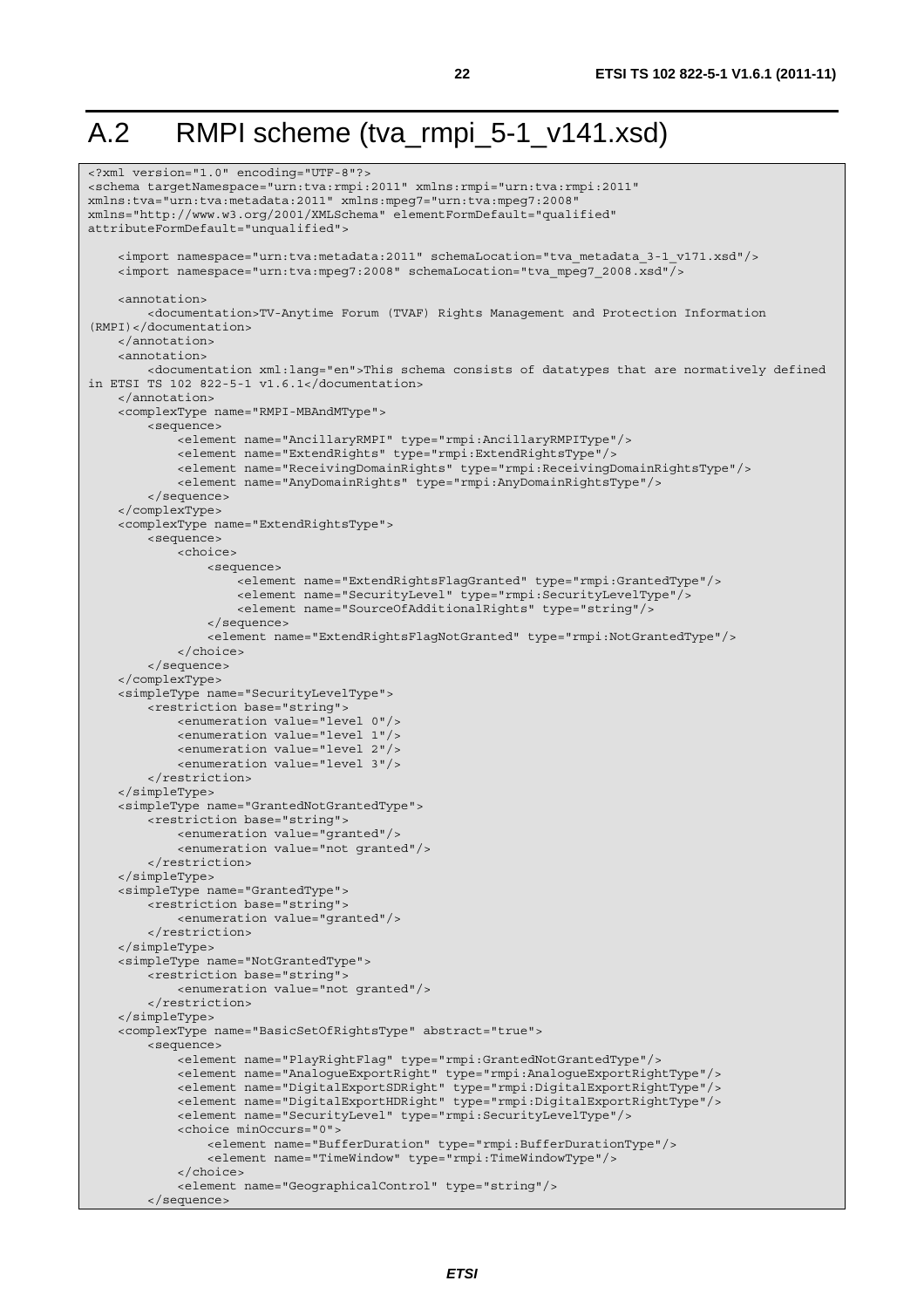</complexType> <complexType name="AnalogueExportRightType"> <sequence> <choice> <element name="AnalogueExportRightFlagNotGranted" type="rmpi:NotGrantedType"/> <sequence> -<br><element name="AnaloqueExportRightFlagGranted" type="rmpi:GrantedType"/> <element name="AnalogueExportSignalling" type="rmpi:AnalogueExportSignallingType" minOccurs="0"/> <element name="AnalogueExportSDControl" type="rmpi:ControlType" minOccurs="0"/> </sequence> </choice> </sequence> </complexType> <simpleType name="ControlType"> <restriction base="string"> <enumeration value="controlled"/> </restriction> </simpleType> <simpleType name="AnalogueExportSignallingType"> <restriction base="string"> <enumeration value="immediate viewing"/> <enumeration value="storage bound"/> </restriction> </simpleType> <complexType name="DigitalExportRightType"> <sequence> <choice> <element name="DigitalExportRightFlagNotGranted" type="rmpi:NotGrantedType"/> <sequence> <element name="DigitalExportRightFlagGranted" type="rmpi:GrantedType"/> <element name="DigitalExportControl" type="rmpi:DigitalExportControlType" minOccurs="0"/> </sequence> </choice> </sequence> </complexType> <simpleType name="DigitalExportControlType"> <restriction base="string"> <enumeration value="immediate viewing"/> <enumeration value="storage bound"/> <enumeration value="RMP trusted"/> </restriction> </simpleType> <simpleType name="BufferDurationType"> <restriction base="string"> <enumeration value="immediate viewing"/> <enumeration value="buffered viewing"/> </restriction> </simpleType> <complexType name="TimeWindowType"> <sequence> <element name="StartDate" type="rmpi:TVATimeType" minOccurs="0"/> <element name="EndDate" type="rmpi:TVATimeType" minOccurs="0"/> </sequence> </complexType> <complexType name="TVATimeType"> <sequence> <element name="TimePoint" type="mpeg7:timePointType"/> <element name="Duration" type="mpeg7:durationType" minOccurs="0"/> </sequence> </complexType> <complexType name="ReceivingDomainRightsType"> <complexContent> <extension base="rmpi:BasicSetOfRightsType"> <sequence> <element name="SinglePointOfControl" type="rmpi:SinglePointOfControlType" minOccurs="0"/> <element name="PhysicalProximityFlag" type="rmpi:ControlType" minOccurs="0"/> <element name="SimultaneousRendering" type="rmpi:SimultaneousRenderingType" minOccurs="0"/> <element name="DomainId" type="string" minOccurs="0"/> </sequence>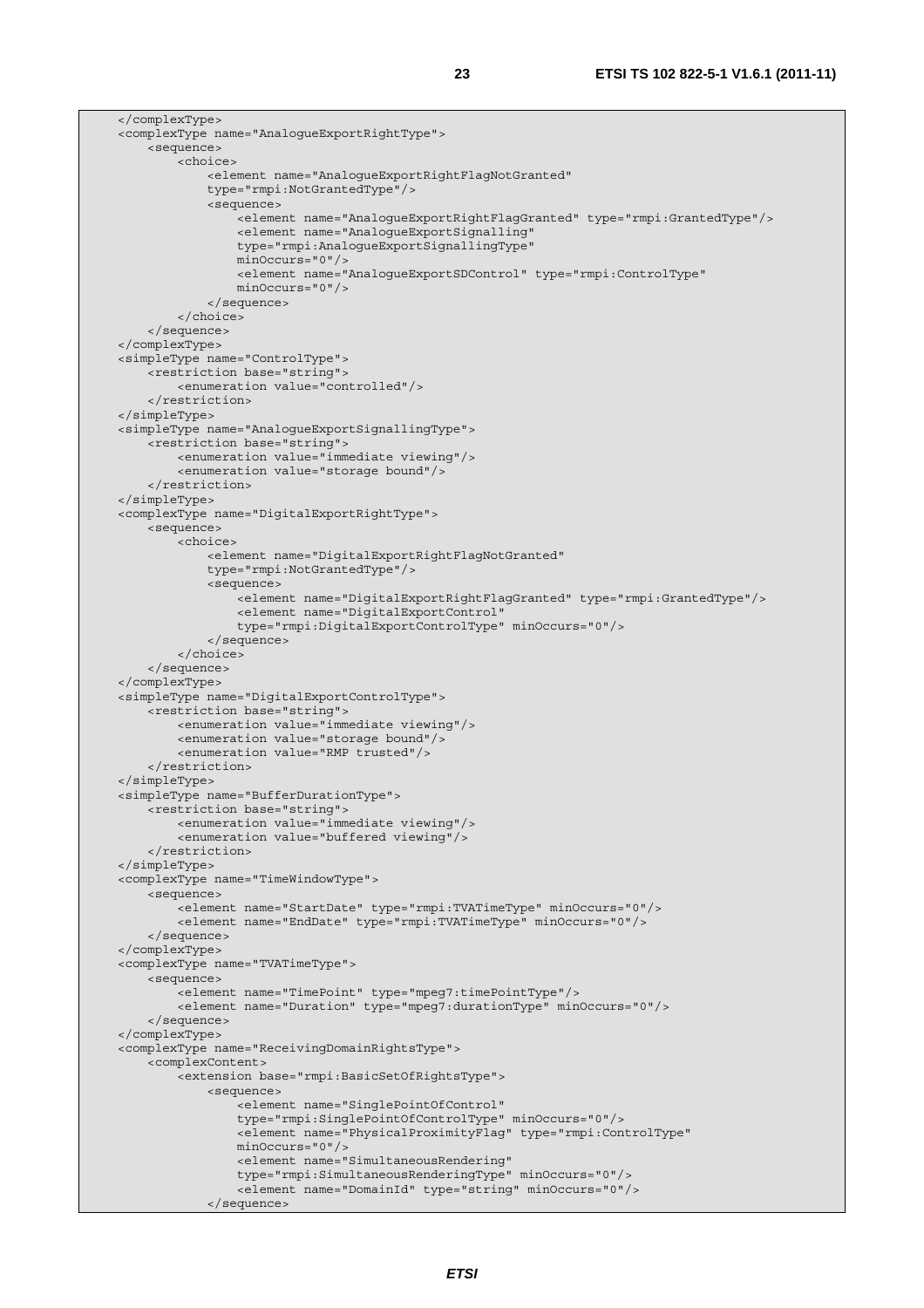```
 </extension> 
     </complexContent> 
 </complexType> 
 <complexType name="AnyDomainRightsType"> 
     <complexContent> 
         <extension base="rmpi:BasicSetOfRightsType"/> 
     </complexContent> 
 </complexType> 
 <complexType name="SinglePointOfControlType"> 
     <sequence> 
         <element name="SinglePointOfControlFlag" type="rmpi:ControlType"/> 
         <element name="SinglePointOfControlId" type="string" minOccurs="0"/> 
     </sequence> 
 </complexType> 
 <complexType name="SimultaneousRenderingType"> 
     <sequence> 
         <element name="SimultaneousRenderingFlag" type="rmpi:ControlType"/> 
         <element name="SimultaneousRenderingCount" 
         type="rmpi:SimultaneousRenderingCountType"/> 
     </sequence> 
 </complexType> 
 <simpleType name="SimultaneousRenderingCountType"> 
     <restriction base="integer"> 
         <minInclusive value="1"/> 
         <maxInclusive value="15"/> 
     </restriction> 
 </simpleType> 
 <complexType name="AncillaryRMPIType"> 
     <sequence> 
         <element name="RMPITypeFlag" type="rmpi:RMITypeFlagType"/> 
         <element name="VersionOfRMPI" type="string"/> 
         <element name="OriginOfRMPI" type="string"/> 
         <element name="Cipher" type="tva:ControlledTermType"/> 
         <choice> 
              <element name="MBScramblingControl" type="rmpi:MBScramblingControlType"/> 
              <element name="MScramblingControl" type="rmpi:MScramblingControlType"/> 
         </choice> 
     </sequence> 
 </complexType> 
 <simpleType name="RMITypeFlagType"> 
    <restriction base="string"
         <enumeration value="RMPI-MB"/> 
         <enumeration value="RMPI-M"/> 
     </restriction> 
 </simpleType> 
 <simpleType name="MBScramblingControlType"> 
     <restriction base="string"> 
         <enumeration value="maintain"/> 
         <enumeration value="change"/> 
     </restriction> 
 </simpleType> 
 <simpleType name="MScramblingControlType"> 
     <restriction base="string"> 
         <enumeration value="maintained"/> 
         <enumeration value="changed"/> 
     </restriction> 
 </simpleType>
```

```
</schema>
```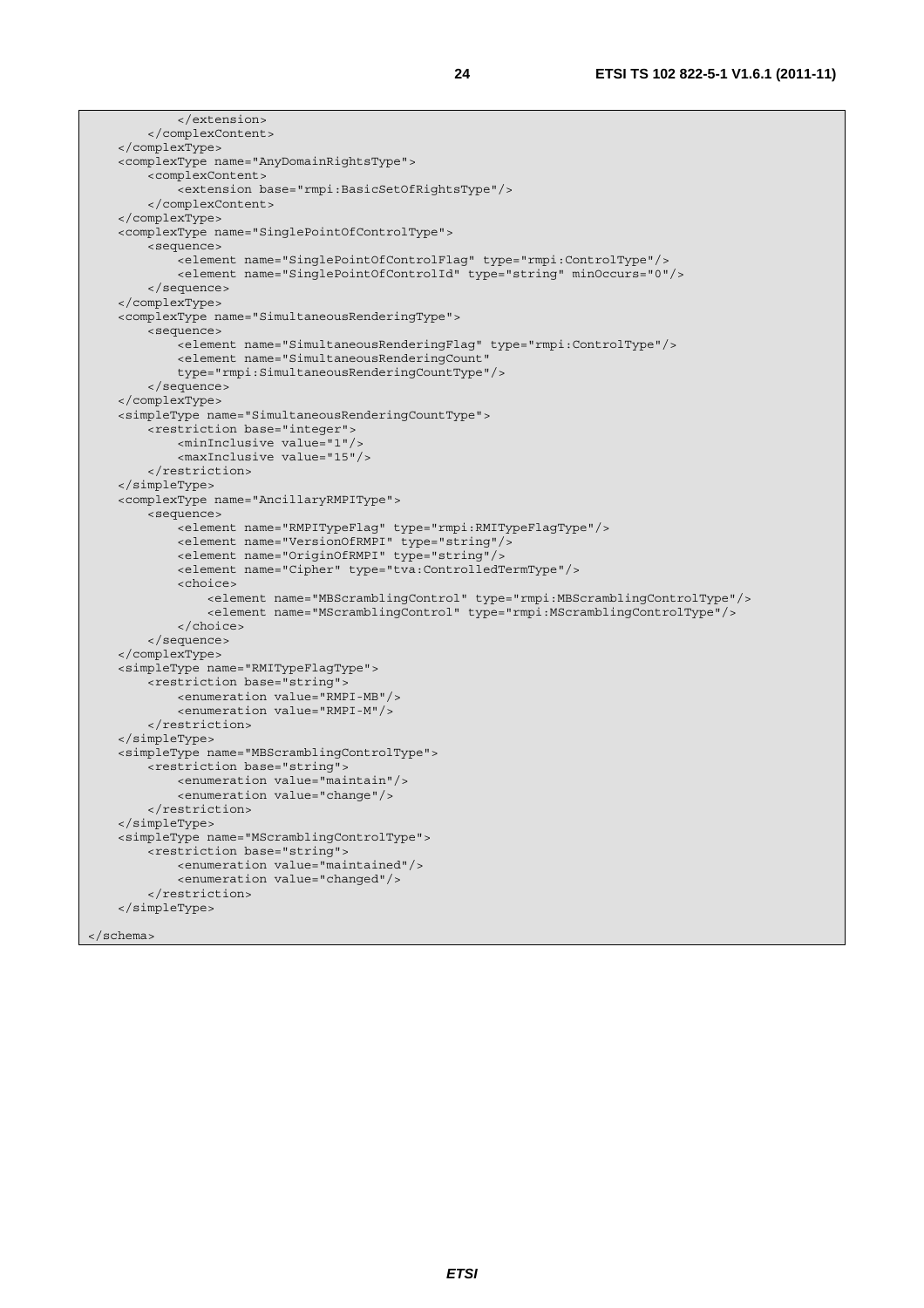## Annex B (informative): TV-Anytime RMPI schemas

The *TV-Anytime* RMPI metadata schema listed in the present document has been aggregated into an archive ts\_1028220501v010601p0.zip, attached to the present document, which contains the following files:

- "CipherCS.xml";
- $\bullet$  "tva\_rmpi\_5-1\_v151.xsd".

The RMPI metadata schema imports other files that need to be present in order to be valid:

- "tva\_mpeg7\_2008.xsd" that is available in archive ts\_1028220301v010701p0.zip accompanying TS 102 822-3-1 [3];
- "tva\_metadata\_ 3-1\_v171.xsd" that is available in archive ts\_1028220301v010701p0.zip accompanying TS 102 822-3-1 [3];
- "xml.xsd" that is available in archive ts\_1028220301v010701p0.zip accompanying TS 102 822-3-1 [3].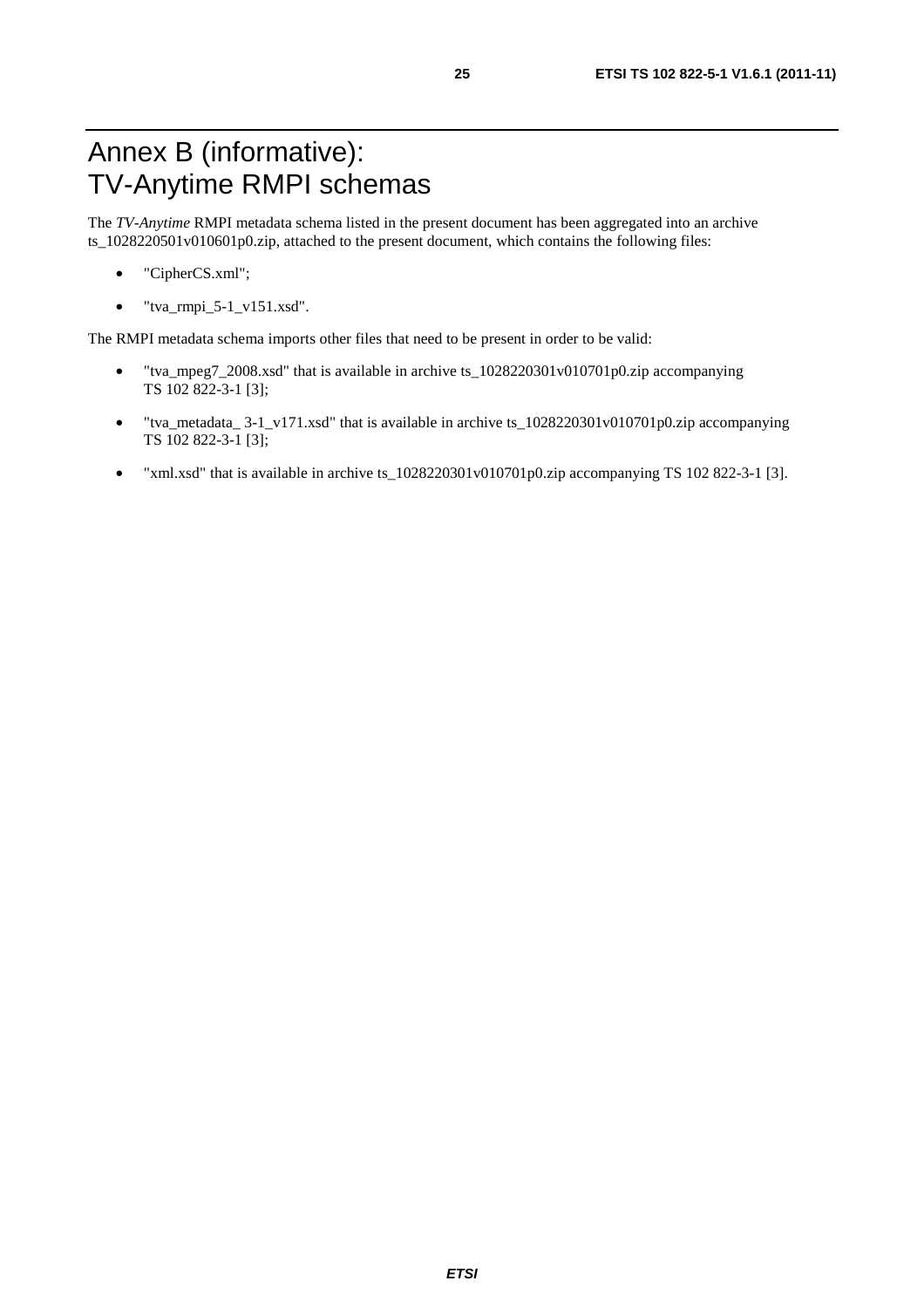## Annex C (informative): Bibliography

3DES: FIPS PUB 46-3: "Data Encryption Standard", 25 October 1999.

NOTE: Available at [http://csrc.nist.gov/publications/fips/fips46-3/fips46-3.pdf.](http://csrc.nist.gov/publications/fips/fips46-3/fips46-3.pdf) 

AES: FIPS PUB 197: "Specifications for the Advanced Encryption Standard (AES)", 26 November 2001.

NOTE: Available at [http://csrc.nist.gov/publications/fips/fips197/fips-197.pdf.](http://csrc.nist.gov/publications/fips/fips197/fips-197.pdf) 

"Camellia: A 128-Bit Block Cipher Suitable for Multiple Platforms", IEITC Transactions on Fundamentals of Electronics, Communications and Computer Science, Vol. E85-A, No.1, The Institute of Electronics, Information and Communication Engineers, January, 2002. Kazumaro Aoki, Tetsuya Ichikawa, Masayuki Kanda, Mitsuru Matsui, Shiho Moriai, Junko Nakajima, and Toshio Tokita.

NOTE: Available at [http://info.isl.ntt.co.jp/crypt/eng/camellia/index.html.](http://info.isl.ntt.co.jp/crypt/eng/camellia/index.html)

ETSI ETR 289: "Digital Video Broadcasting (DVB); Support for use of scrambling and Conditional Access (CA) within digital broadcasting systems".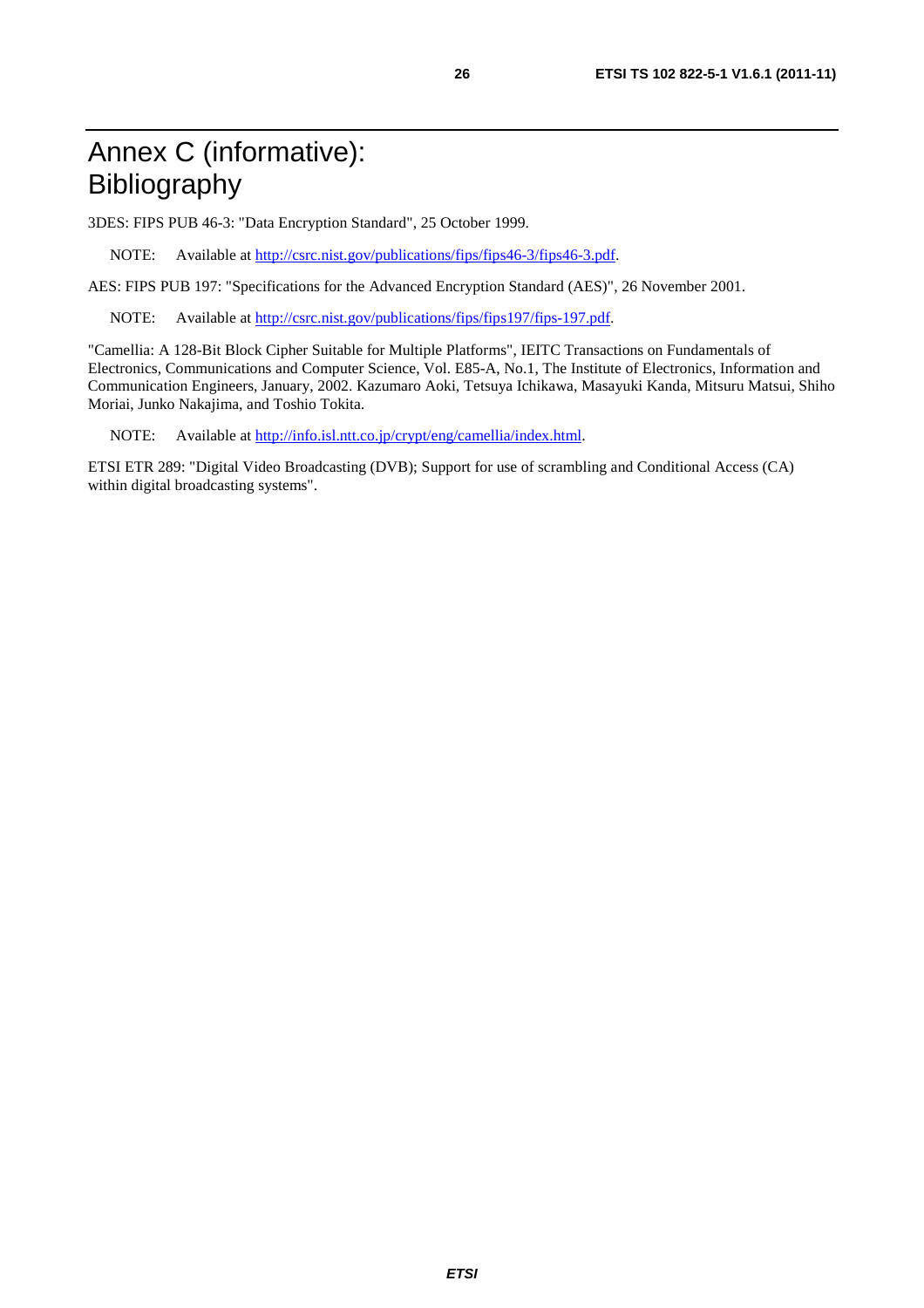## List of figures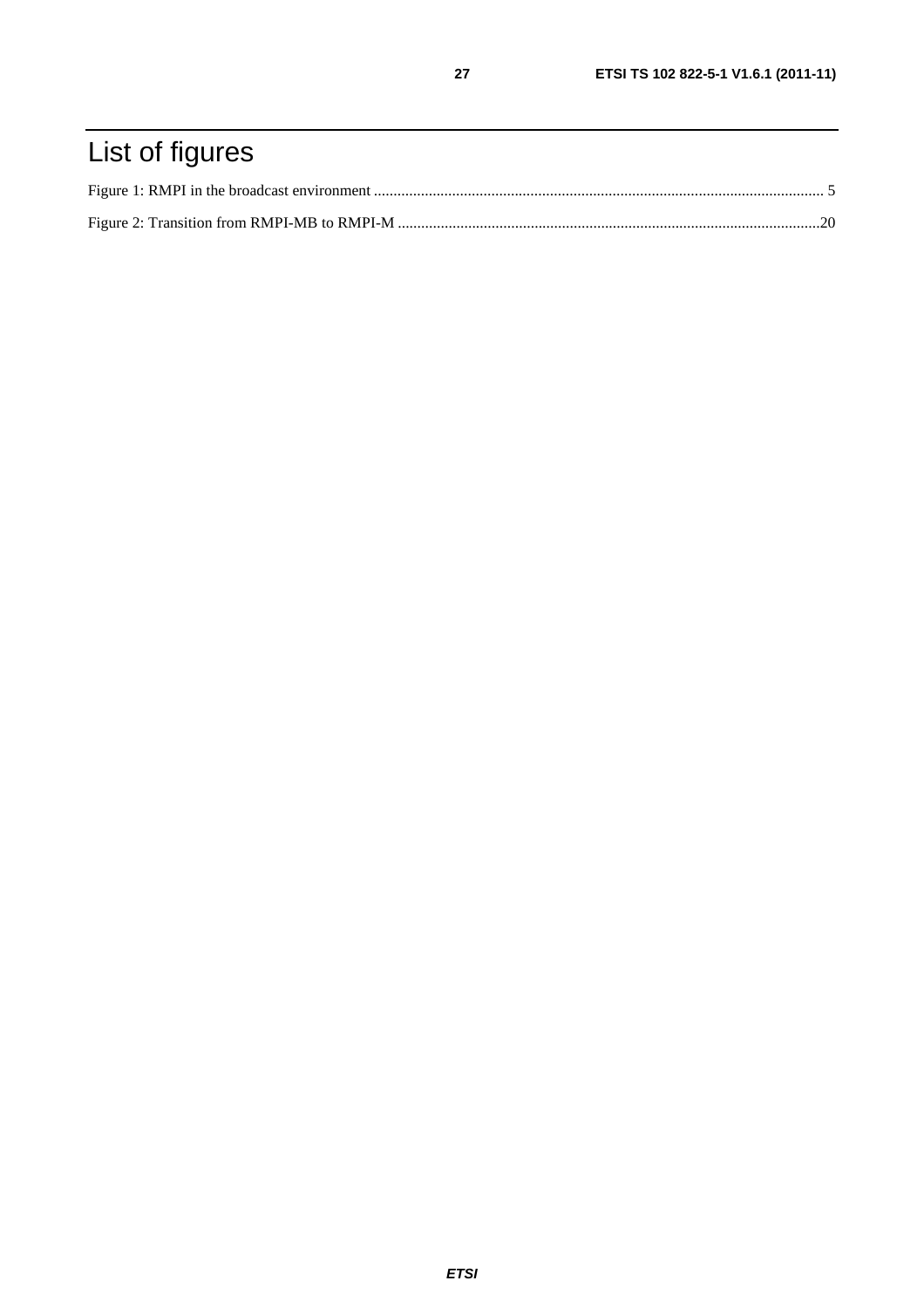## List of tables